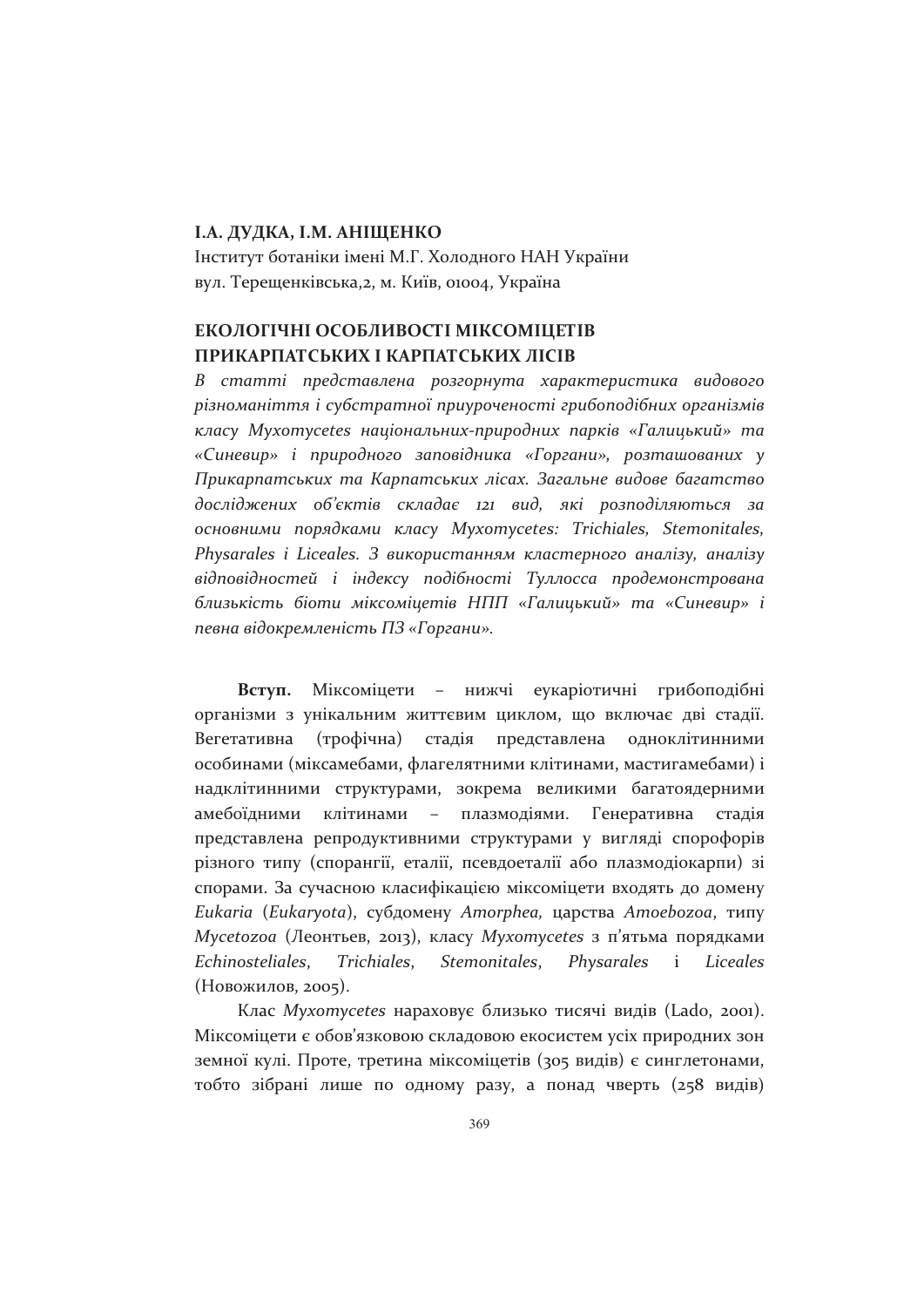виявлені менше, ніж з 20 локалітетів, тобто є рідкісними (Schnittler, Mitchell, 2000). Їх найбільше видове багатство спостерігається в широколистяних лісах помірної зони (Новожилов.  $2005$ ). Закономірності поширення міксоміцетів тісно пов'язані з їх екологічним статусом, зокрема з їх розподілом за субстратами, на основі якого визначається приналежність грибоподібного організму до конкретної екологічної групи. У даній статті ми дотримуємося класифікації екологічних груп, запропонованої для міксоміцетів лісових екосистем України (Кривомаз, 2010). Найбільш чисельними серед них є ксилофіли, асоційовані з мертвою деревиною, на якій відомо більше 300 видів міксоміцетів (Nannenga-Bremekamp, 1991). В Україні група ксилофілів представлена 168 видами (60,4% від загальної кількості виявлених тут видів класу Myxomycetes, з яких тільки 117 видів (42,1%) розвиваються на відмерлій деревині як основному типі субстратів. Для ксилофільних видів характерна висока лабільність у виборі субстратів: чимало з них, обираючи деревину за основний тип субстрату, здатні розвиватися на корі, листовому опаді, мохоподібних тощо (Кривомаз, 2010).

Всесвітній фонд дикої природи вважає мертву деревину одним з найбагатших біотопів для виживання біорізноманіття: третина лісових видів, зокрема комах, грибів, лишайників пов'язана з цим субстратом. У старовікових широколистяних лісах Європи достатні для збереження біорізноманіття обсяги мертвої деревини складають, як мінімум, 20-30 м<sup>3</sup>/га (Dudley, Vallauri, 2004). В Україні значні обсяги такої деревини накопичуються в широколистяних лісах об'єктів природно-заповідного фонду (далі ПЗФ) Українських Карпат (Dudka, Leontyev, 2011). Тому, для дослідження різноманіття міксоміцетів Прикарпатських і Карпатських лісів були обрані Національний природний парк (далі  $H\Pi\Pi$ «Галицький» (Прикарпатські ліси), НПП «Синевир» і природний заповідник (далі ПЗ) «Горгани» (обидва Карпатські ліси).

### Матеріали і методи

Для порівняння різноманіття міксоміцетів прикарпатських широколистяних лісів (НПП «Галицький») з біотою ЦИХ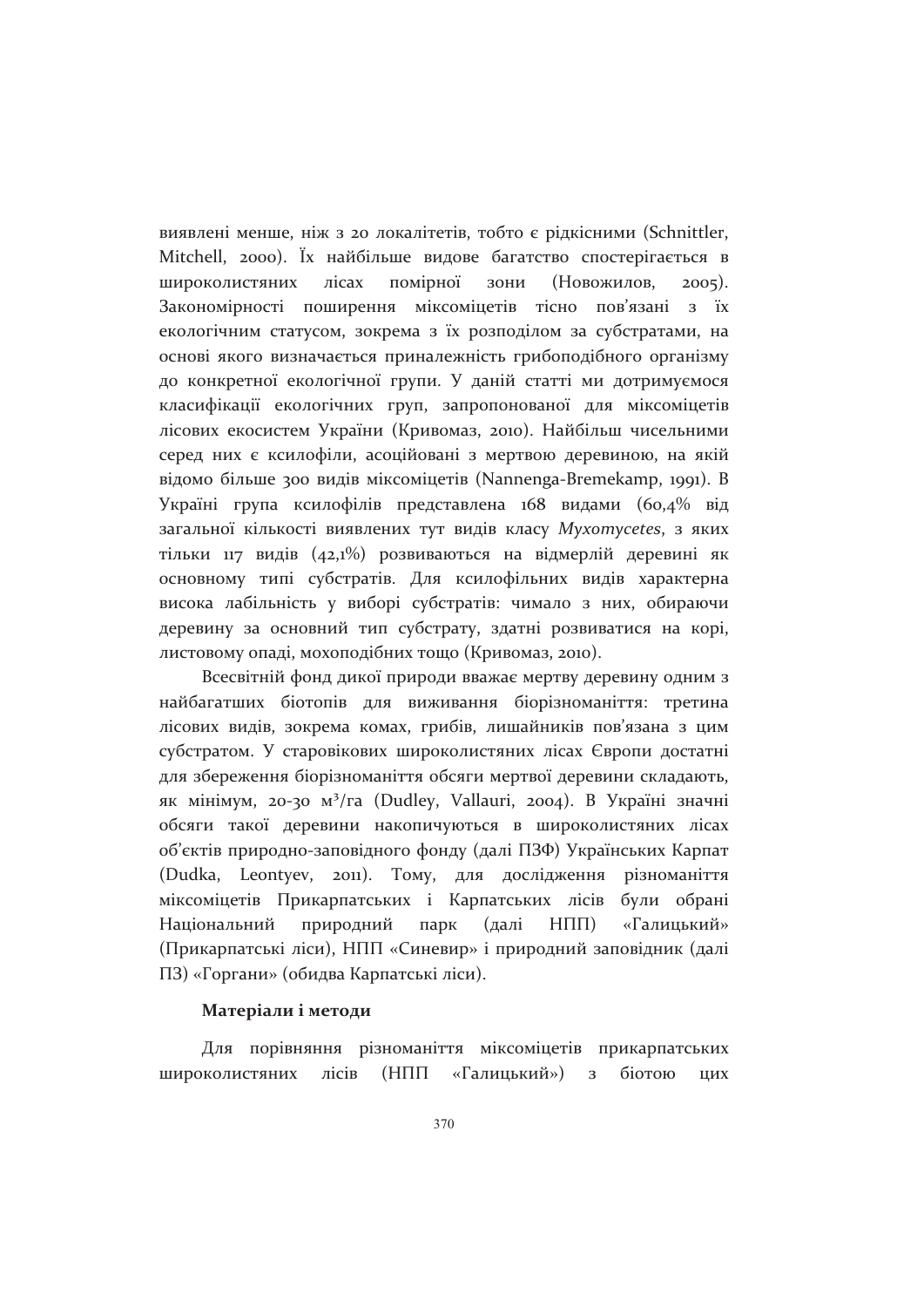грибоподібних організмів карпатських хвойних лісів було обрано лісові екосистеми НПП «Синевир» та ПЗ «Горгани».

НПП «Галицький», загальною площею 14684,8 га, розташований у межах Галицького району Івано-Франківської області. Територія характеризується значною почленованістю рельєфу і парку поширенням широколистяних лісів, які займають 81,1% площі. Серед домінантів деревостанів переважають дуб звичайний (Quercus robur L.) - 45,7%, бук лісовий (Fagus sylvatica L.) - 19,8%, граб звичайний (Carpinus betulus L.) - 11,2%, а також береза повисла (Betula pendula Roth), вільха клейка (Alnus glutinosa (L.) Р. Gaertn.), ясен звичайний (Fraxinus excelsior L.), липа серцелиста (Tilia cordata Mill.). Серед лісових культур присутні деякі хвойні, зокрема ялиця біла (Abies alba Mill.) і ялина європейська (Picea abies (L.) Н. Karst.). Лісові угруповання представлені дубовими, дубово-грабовими, липоводубовими, кленово-липово-дубовими і буковими лісами  $\mathbf{i}$ нечисленними насадженими деревостанами з ялиці, ялини, сосни (Шумська Н.В. та ін., 2012). Збір матеріалів по міксоміцетах НПП «Галицький» здійснювався в середині серпня та наприкінці вересня і на початку жовтня 2010 р. (Леонтьєв Д.В, Дудка І.О. та ін., 2011).

НПП «Синевир» знаходиться у північно-східній частині Міжгірського району Закарпатської області, де займає 42704 га. Територія парку характеризується чітко вираженим гірським рельєфом: більша його частина розташована на північно-західних відрогах Горганського хребта (Внутрішні Горгани); менша, південнозахідна - на Полонинському хребті. Серед типів рослинності в НПП «Синевир» домінує лісова, представлена ялиновими, ялицевими та буковими фітоценозами. До 65% площ парку зайнято лісами з домінуванням ялини європейської, поширеними у верхній частині гір. Нижче 1200 м ялина росте разом з ялицею білою, буком лісовим, в меншій мірі кленом-явором (Acer pseudoplatanus L.) та ясеном звичайним, утворюючи на значних площах мішані ялиново-ялицевобукові та буково-ялицево-ялинові ліси, приурочені до висот близько 1000  $M<sub>1</sub>$ Широколистяні ліси, представлені фітоценозами  $\overline{\mathbf{3}}$ домінуванням бука лісового, займають в парку порівняно невеликі площі (близько 15%) на висоті до 700 м н. р. м. У долинах річок і потоків поширені угруповання з вільхи сірої (Alnus incana (L.)

371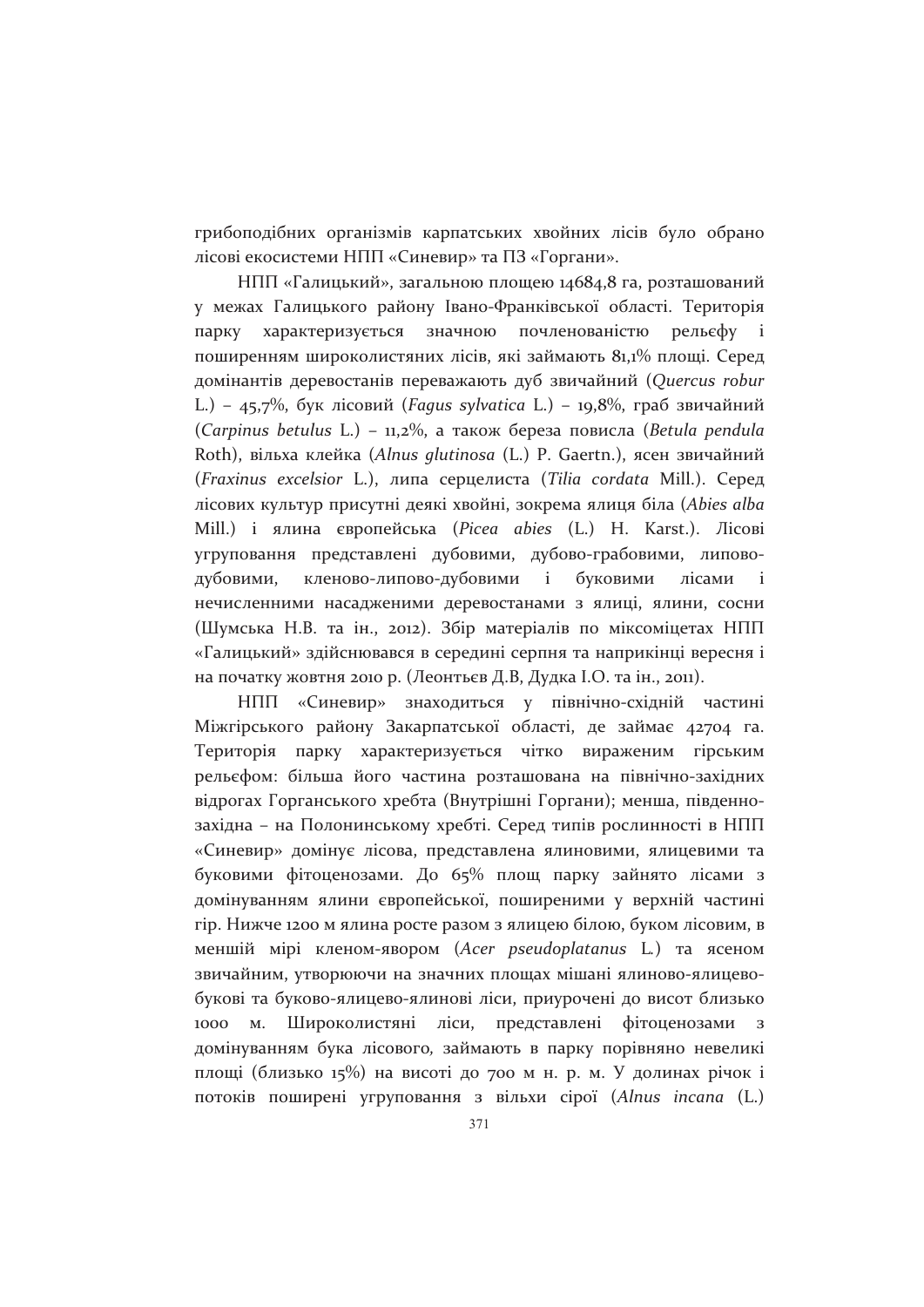Moench) (Попович С.Ю. та ін., 2012). Збір матеріалів по міксоміцетах НПП «Синевир» здійснювався у травні 2005 р. (Arnould C., Fefelov K., et al., 2008), в середині серпня 2009 р. (Леонтьєв Д.В, Дудка І.О. та ін., 2010), у червні, липні та серпні 2013 р. (Дудка I.O., Кривомаз Т.I., 2014).

ПЗ «Горгани», загальною площею 5344,2 га, знаходиться у Надвірнянському районі Івано-Франківської області в басейні р. Бистриці Надвірнянської. Територія заповідника, що розташована в Скибових (Зовнішніх) Горганах, визначається гірським характером рельєфу: у верхів'ях, на гребенях хребтів поширені кам'яні розсипи «греготи». Переважаючим типом рослинності є ліси, які займають 86% площі. Широколистяні ліси (45,7 га), складені буком лісовим з домішкою ялиці білої, ялини європейської, клена-явора, берези повислої, в заповіднику приурочені до нижнього лісового поясу. Монодомінантних угруповань бук в «Горганах» майже не утворює, а ялицево-букові ліси найчастіше трапляються у вигляді невеликих ділянок. По берегах річок і потоків поширені також ліси з вільхи сірої з домішками ялини європейської, горобини звичайної (Sorbus aucuparia L.), різних видів верби (Salix caprea L., S. cinerea L.). Проте домінують тут хвойні ліси (4524, 8 га), найбільші площі серед них займають темнохвойні угруповання з ялини європейської, до якої домішується ялиця біла. Ці ліси поширені великими масивами на схилах хребтів у межах висот 850-1450 м н. р. м. З інших хвойних лісів специфічними для цього заповіднику є угруповання, сформовані сосною кедровою європейською (Pinus cembra L.), часто з домішкою ялини європейської. Здебільшого угруповання сосни кедрової приурочені до висот 1000-1400 м н. р. м. На максимальних висотах (1750 м н. р. м.) розташовані реліктові високогірні угруповання сосни звичайної Pinus sylvestris L., а також зарості сосни гірської або жерепу (Pinus mugo Turra) (Чорней I.I., Токарюк A.I., Буджак В.В., 2012). Збір матеріалів по міксоміцетах ПЗ "Горгани" здійснювався в середині серпня 2011 р. (Леонтьєв, Дудка, 2013).

Мікологічні обстеження всіх трьох об'єктів ПЗФ здійснювалися маршрутним методом з використанням загальноприйнятої методики збору (Stephenson, Stempen, 1994), окремим зразком вважалися спороношення, сформовані на даному субстраті одним плазмодієм (Землянская, 2003). За різні зразки приймали спорофори одного виду,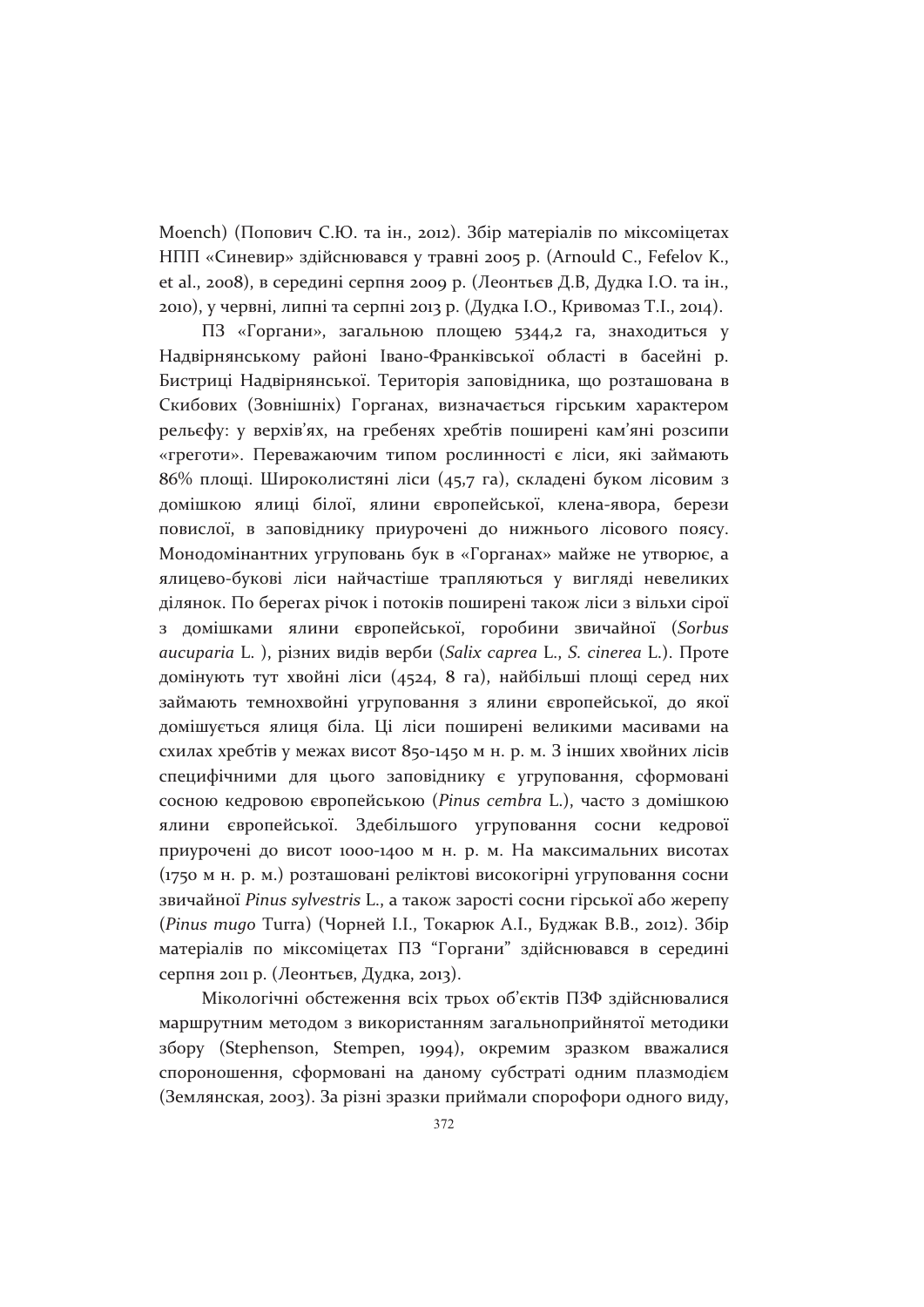що утворились на одному і тому ж місці певного субстрату на відстані не менше зо см або в різний час (Stephenson, 1988; Stephenson, 1989). Зібраний матеріал зберігається в Науковому гербарії Харківського національного університету імені В.Н. Каразіна (CWU) та частково в мікологічній секції Національного гербарію України Інституту ботаніки імені М.Г. Холодного НАН України (KWmyc). Для виявлення міксоміцетів на корі живих дерев застосовувався метод вологих камер (Ing, 1999). Для визначення видів міксоміцетів використовувались спеціальні визначники та монографії (Васягина и др., 1977; Новожилов, 1993; Ing, 1999; Lado, Pando, 1997; Martin, Alexopoulos, 1969; Nannenga-Bremekamp, 1991; Neubert et al., 1993, 1995, 2000; Poulain M. et al., 2011).

Видові латинські назви міксоміцетів подані за (Lado, 2001) і узгоджені з Міжнародним кодексом ботанічної номенклатури (Lado, 2010). Написання та скорочення авторів таксонів міксоміцетів відповідають сучасним стандартам згідно (Kirk, Ansell, 1992). Латинські назви судинних рослин подані відповідно до посібника (Mosyakin, Fedoronchuk, 1999).

Для проведення статистичного аналізу біоти міксоміцетів використовувалися методи кластерного аналізу (Ольдендорфер, 1989; Sneath, Sokal, 1973), аналізу відповідностей (Леонтьев, 2007; Greenacre, 1984) та метрика подібності Туллосса (Tulloss, 1997).

### Таксономічне різноманіття та субстратна приуроченість міксоміцетів досліджених лісових екосистем.

Міксоміцети НПП «Галицький». Біота міксоміцетів НПП складається з 66 видів, приналежних до 24 родів (Табл.1). Таксономічний аналіз видового різноманіття міксоміцетів парку був здійснений попередньо (Леонтьєв та ін., 2011). Стисло зупинимося лише на розподілі виявлених видів за порядками та родами. Розміщення порядків класу Myxomycetes за видовим багатством цих організмів має такий вигляд: Trichiales (20 видів)  $\rightarrow$  Liceales (15)  $\rightarrow$ Stemonitales (15)  $\rightarrow$  Physarales  $\rightarrow$  (13)  $\rightarrow$  Echinosteliales (2). Ceratiomyxa fruticulosa, єдиний вид класу Ceratiomyxomycetes, належить до монотипного порядку Ceratiomyxales. Серед родів за видовою різноманітністю в парку домінують Arcyria (9 видів), Trichia та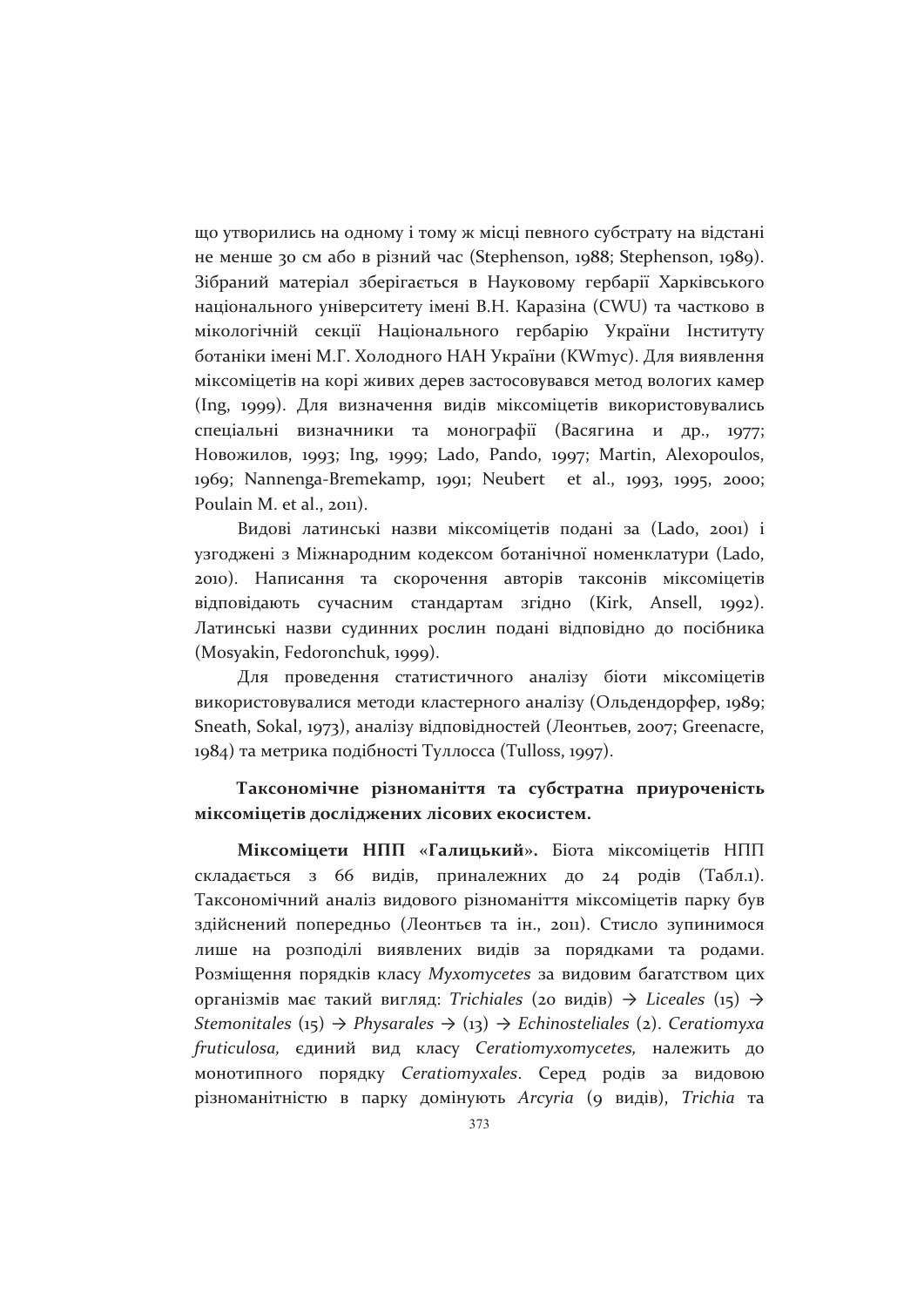Stemonitis (по 6 видів у кожному), Cribraria та Lycogala (по 5 видів у кожному), Physarum (4 види). 18 родів представлені меншою кількістю видів: від одного до трьох.

Таблиия 1

#### Назва виду  $N<sup>2</sup>$  $H\Pi\Pi$  $H\Pi\Pi$  $\Pi$ <sub>3</sub> "Галицький" "Синевир" "Горган  $\pi/\pi$  $\overline{u}$ " Субстрати  $\mathbf{1}$  $\overline{2}$  $\overline{3}$  $\overline{4}$ 5 Arcyria affinis Rostaf. wCA  $1.$  $bBP$ ;  $b+PT$ ;  $br+CA; wFS;$ Arcyria cinerea (Bull.)  $b+AI$ :  $2.$ **Pers**  $b+OR$  $WFS$  $WFS-m$ :  $wPC$  $l+BP$ ;  $l+FS$ ; m;  $wPA-m$ w; wAA; wAP;  $wCA$ ;  $wCB$ ; wFS; wPT; wQR Arcyria denudata (L.)  $m; w; wCB;$ wAI; wFS  $\overline{3}$ . Wettst  $WFS$ wQR; wTC Arcyria ferruginea Saut.  $wPA$  $4.$ Arcyria helvetica w<sub>FS</sub>  $5.$ (Meyl.) H. Neubert, Nowotny & K. **Baumann** Arcyria incarnata wFS wPA w; wCB 6. (Pers. ex J.F. Gmel.)

Видовий склад і субстратна приналежність міксоміцетів НПП «Галицький» та «Синевир» і ПЗ «Горгани»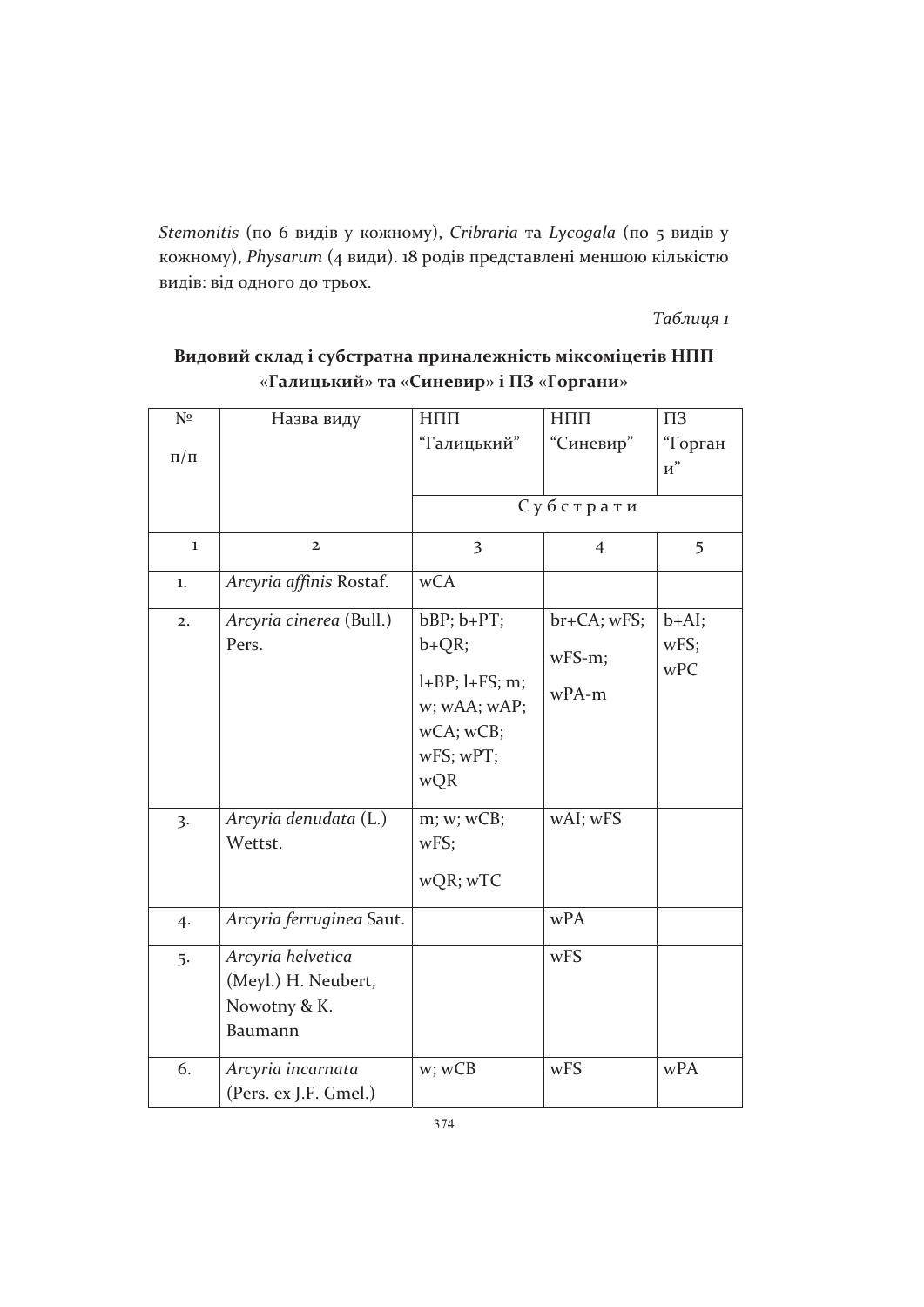|     | Pers.                                                              |                                      |                        |                        |
|-----|--------------------------------------------------------------------|--------------------------------------|------------------------|------------------------|
| 7.  | Arcyria insignis<br>Kalchbr. in Kalchbr. &<br>Cooke                | $br+(b)FE$                           |                        |                        |
| 8.  | Arcyria major<br>(G.Lister) Ing                                    |                                      |                        | wPA                    |
| 9.  | Arcyria minuta Buchet<br>in Patouliar                              | wAA; wCB;<br>wQR                     |                        | bAPp                   |
| 10. | Arcyria obvelata<br>(Oeder) Onsberg                                | wCA; wCB;<br>wFS; wQR                |                        | wFS                    |
| 11. | Arcyria pomiformis<br>(Leers) Rostaf.                              | wPT                                  | wAA; wFS               | wPA                    |
| 12. | Arcyria stipata<br>(Schwein.) Lister                               | wAA; wQR                             |                        |                        |
| 13. | Badhamia macrocarpa<br>(Ces.) Rostaf.                              |                                      | $b + FS$               |                        |
| 14. | Badhamia melanospora<br>Speg.                                      | wFS                                  |                        | $b+AI$                 |
| 15. | Badhamia panicea (Fr.)<br>Rostaf.                                  |                                      |                        | bBP                    |
| 16. | Badhamia utricularis<br>(Bull.) Berk                               | $\mathbf b$                          |                        |                        |
| 17. | Calomyxa metallica<br>Nieuwl.                                      |                                      |                        | bPA;<br>bPM            |
| 18. | Ceratiomyxa<br>fructiculosa (Mull.) T.<br>Macbr. var. fructiculosa | $b+TC$ ; $wCB$ ;<br>wFS; wQR;<br>wTC | w; wAA;<br>wFS;<br>wPA | f; wAA;<br>wFS;<br>wPA |
| 19. | Ceratiomyxa                                                        | wCB                                  |                        | wPA                    |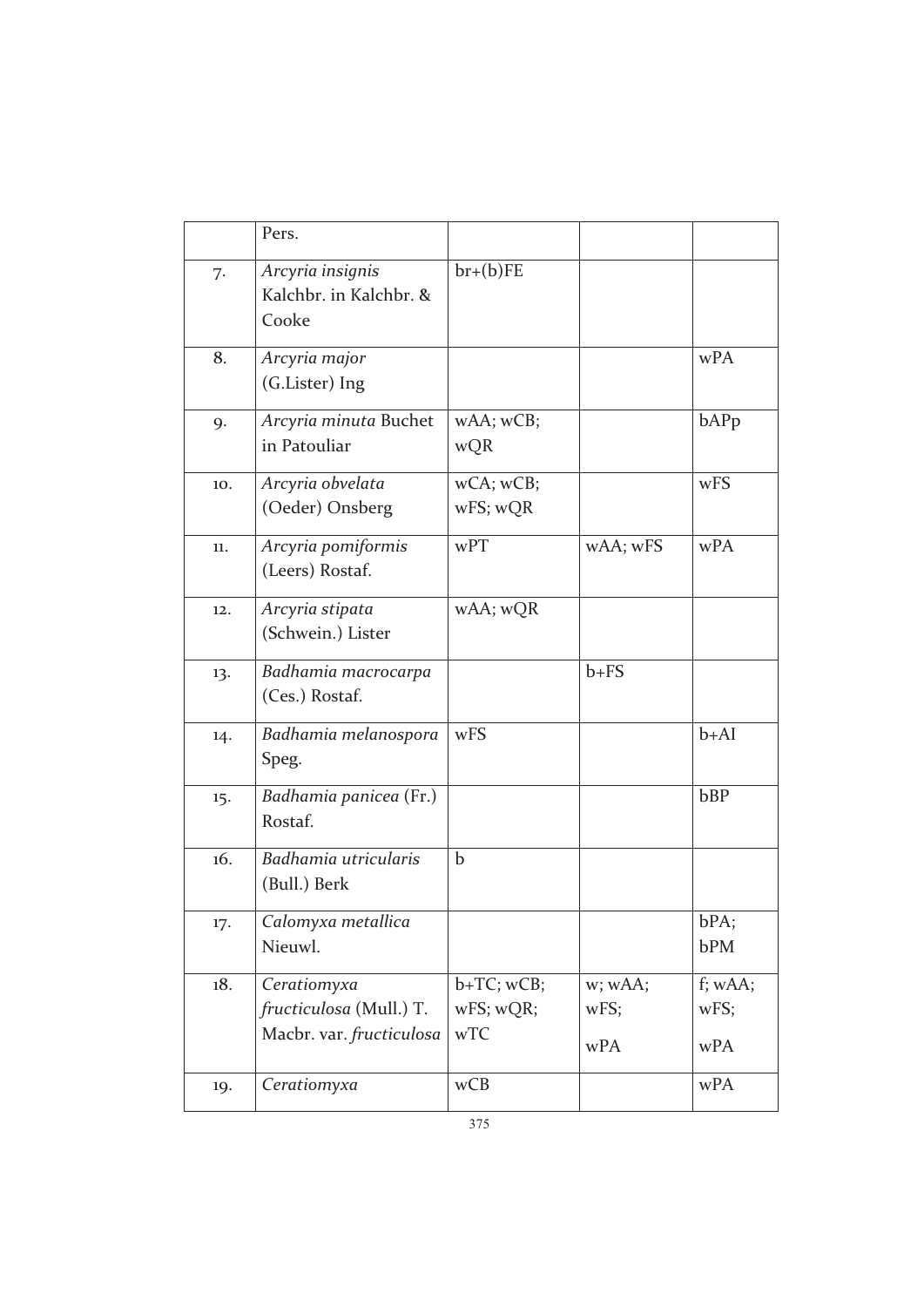|     | fructiculosa var.<br>perioides (Alb. et.<br>Schwein.) Lister       |                                                  |          |                     |
|-----|--------------------------------------------------------------------|--------------------------------------------------|----------|---------------------|
| 20. | Clastoderma<br>debaryanum A. Blytt                                 | bBP                                              |          | wPA                 |
| 21. | Collaria arcyrionema<br>(Rostaf.) Nann.-<br>Bremek. Lado           | wAA; wBP;<br>wCB; wFS                            | wPA-m    |                     |
| 22. | Comatricha elegans<br>(Racib.) G. Lister                           | $br+(b)QR$                                       | wFS      | $br+PC$             |
| 23. | Comatricha nigra<br>(Pers. ex J.F. Gmel) J.<br>Schroet.            | <b>wAA</b>                                       | wFS; wPA | bLD;<br>bPA;<br>wPC |
| 24. | Comatricha variabilis<br>R.K. Chopra&T.N.<br>Lakh.                 |                                                  |          | <b>bAA</b>          |
| 25. | Craterium minutum<br>(Leers) Fr.                                   | $br+CB; l+QR$                                    | $1+FS$   | $br+PA$             |
| 26. | Cribraria argillacea<br>(Pers. ex J.F. Gmel.)<br>Pers.             | <b>wAA</b>                                       |          | wAA;<br>wPA         |
| 27. | Cribraria aurantiaca<br>Schrad.                                    | $b + CB$ ; $gr + RC$ ;<br>$l + CB$ ; wQR;<br>wTC | $wFS-m$  |                     |
| 28. | Cribraria cancellata<br>(Batsch) Nann.-<br>Bremek. var. cancellata | w; wQR                                           | wPA      | wFS                 |
| 29. | Cribraria cancellata<br>(Batsch) Nann.-<br>Bremek. var. fusca      | W                                                |          |                     |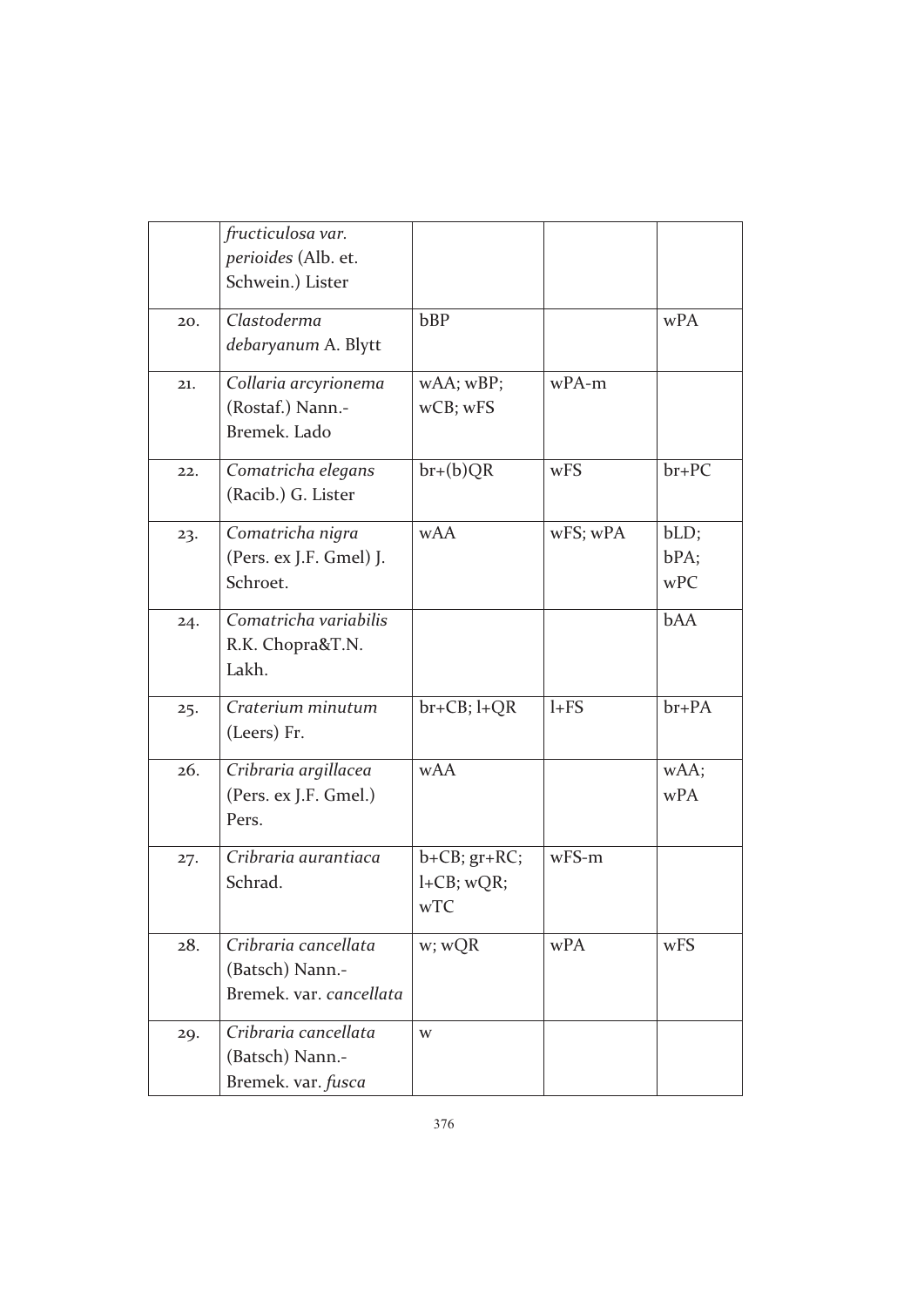|        | (Lister) Nann.-Bremek.                |                                                                       |               |            |
|--------|---------------------------------------|-----------------------------------------------------------------------|---------------|------------|
| 30.    | Cribraria oregana H.C.<br>Gilbert     |                                                                       |               | $b+PC$     |
| 31.    | Cribraria persoonii<br>Nann.-Bremek.  | m; wAG; wFS;<br>wQR                                                   |               | <b>wAA</b> |
| 32.    | Cribraria purpurea<br>Schrad.         |                                                                       |               | <b>wAA</b> |
| 33.    | Cribraria pyriformis<br>Schrad.       |                                                                       |               | wPA        |
| 34.    | Cribraria rufa (Roth)<br>Rostaf.      |                                                                       | wPA           | wPC        |
| 35.    | Cribraria tenella<br>Schrad.          | <b>wAA</b>                                                            | wPA           |            |
| 36.    | Diachea leucopodia<br>(Bull.) Rostaf. | $gr +$                                                                |               |            |
| $37 -$ | Diderma alpinum<br>(Meyl.) Meyl.      |                                                                       | $gr+(n)$      |            |
| 38.    | Diderma effusum<br>(Schwein.) Morgan  | $br+AG; br+CB;$<br>$gr+AeP; l+AG;$<br>$l + CB$ ; $l + FC$ ;<br>$l+RC$ | $br+FS; l+FS$ |            |
| 39.    | Diderma niveum<br>(Rostaf.) T. Macbr. |                                                                       | $gr+(n)$      |            |
| 40.    | Diderma spumaroides<br>(Fr.) Fr.      |                                                                       | $l + FS$      |            |
| 41.    | Diderma testaceum<br>(Schrad.) Pers.  | brRC                                                                  | $1+FS$        |            |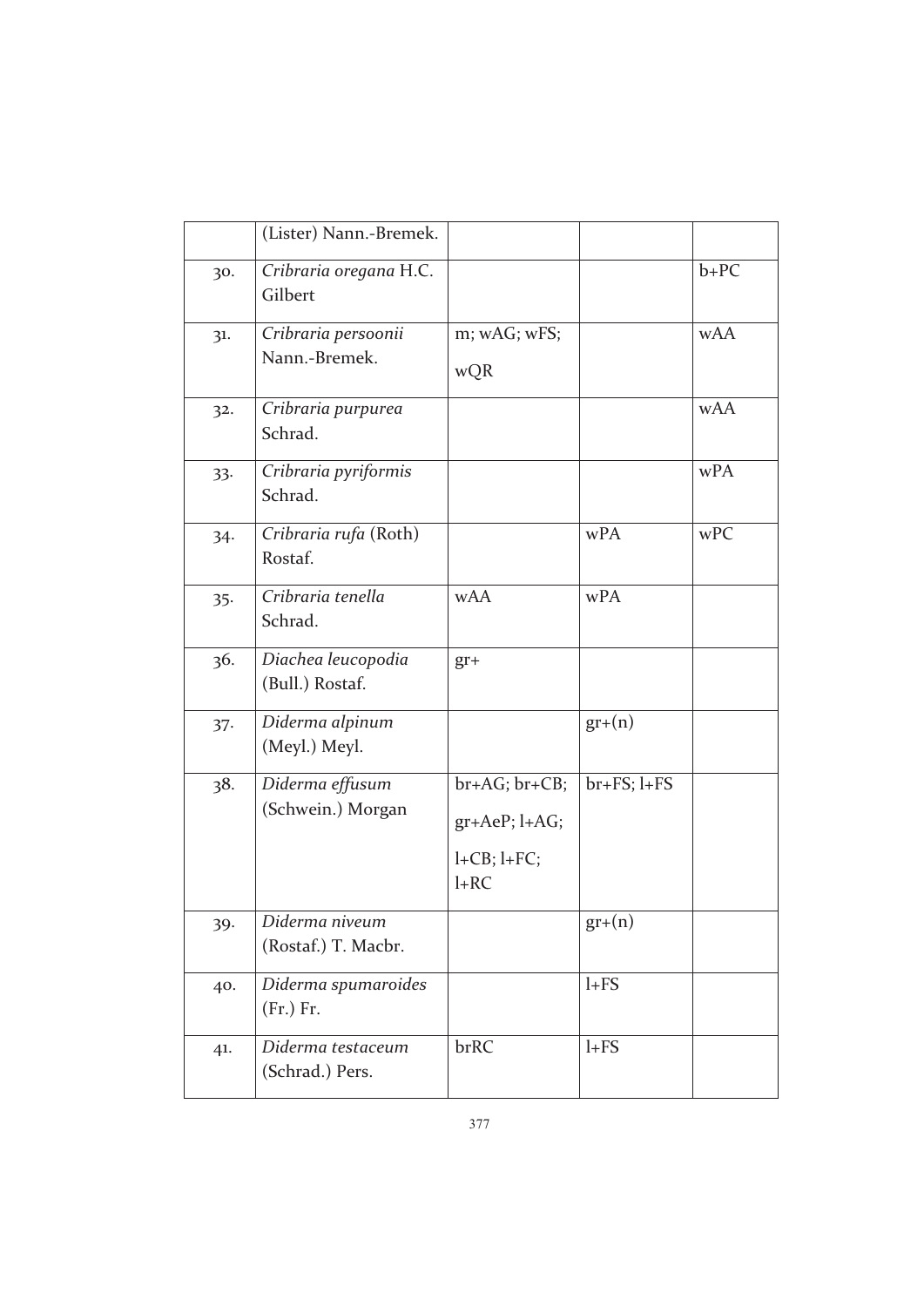| 42. | Didymium nigripes        |                          |             | $l+PA;$   |
|-----|--------------------------|--------------------------|-------------|-----------|
|     | (Link) Fr.               |                          |             | rPA       |
| 43. | Didymium                 |                          | wPA         |           |
|     | melanospermum            |                          |             |           |
|     | (Pers.) J. Macbr.        |                          |             |           |
| 44. | Didymium                 |                          |             | $br+PA$   |
|     | squamulosum (Alb. et     |                          |             |           |
|     | Schwein.) Fr.            |                          |             |           |
| 45. | Echinostelium            | bBP                      |             | bPC;      |
|     | minutum de Bary          |                          |             | bPS; my   |
| 46. | Echinostelium            |                          |             | bBP;      |
|     | paucifilum K.D.          |                          |             | bPA;      |
|     | Whitney                  |                          |             | bPM       |
| 47. | Fuligo candida Pers.     | $b+QR$                   | wPA-m       |           |
| 48. | Fuligo muscorum Alb.     |                          |             | M         |
|     | et Schwein.              |                          |             |           |
| 49. | Fuligo cinerea           |                          | $l+$ ; wAA; |           |
|     | (Schwein) Morgan         |                          | wPA         |           |
| 50. | Fuligo leviderma H.      | $b + FS$                 |             | wFS       |
|     | Neubert, Nowotny, K.     |                          |             |           |
|     | Baumann                  |                          |             |           |
| 51. | Fuligo septica (L.) F.H. |                          |             | wPA       |
|     | Wigg. var. candida       |                          |             |           |
|     | (Pers.) R.E. Fr.         |                          |             |           |
| 52. | Fuligo septica f. flava  | $b + AAm;$               | wPA         | $wPA$ ; r |
|     | (Pers.) Y. Yamam.        | $br + CB;$               |             |           |
|     |                          | $l + CB$ ; $l + QR$ ; m; |             |           |
|     |                          | w; wQR                   |             |           |
|     |                          |                          |             |           |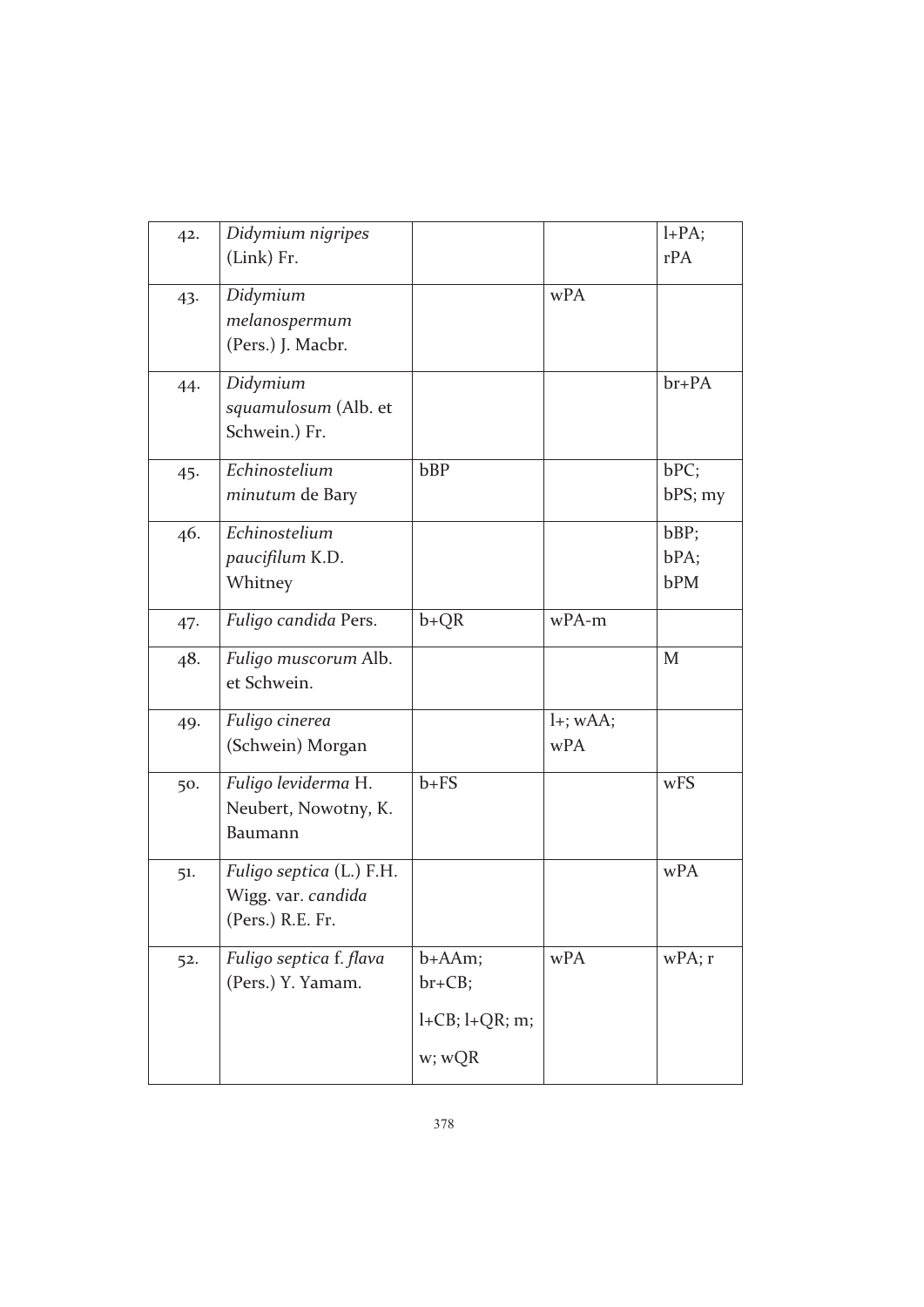| 53.   | Fuligo septica (L.) F.H.<br>Wigg. f. septica        | wCB                                     | wFS; wPA           |                          |
|-------|-----------------------------------------------------|-----------------------------------------|--------------------|--------------------------|
| 54.   | Hemitrichia clavata<br>(Pers.) Rostaf.              | w; wCB; wFS;<br>wTC                     | wPA                |                          |
| $55-$ | Hemitrichia serpula<br>(Scop.) Rostaf. ex<br>Lister | bQR; w; wAA;<br>wCB; wFS;<br>wQR; wQRmy | wFS                | wAI-m                    |
| 56.   | Lamproderma<br>spinulosporum Mar.<br>Mey            |                                         | $gr+(n)$           |                          |
| 57.   | Lepidoderma<br>alpestroides Mar.<br>Mey.&Poulain    |                                         | br+VM;<br>$gr+(n)$ |                          |
| 58.   | Lepidoderma chailleti<br>Rostaf.                    |                                         | $gr+(n)$           |                          |
| 59.   | Licea belmontiana<br>Nann.-Bremek.                  |                                         | wFS                |                          |
| 60.   | Licea kleistobolus G.W.<br>Martin                   | bLE                                     |                    | bPA; bPC                 |
| 61.   | Licea minima Fr.                                    |                                         | wFS                | bPC;<br>bPS; wFS         |
| 62.   | Licea operculata<br>(Wingate) G.W. Martin           |                                         |                    | bAI;<br>bAP;<br>bPM      |
| 63.   | Licea parasitica (Zucal)<br>G.W. Martin             |                                         |                    | bLD;<br>bPA;<br>bPC; bPS |
| 64.   | Licea pygmaea (Meyl.)                               |                                         |                    | bAA;                     |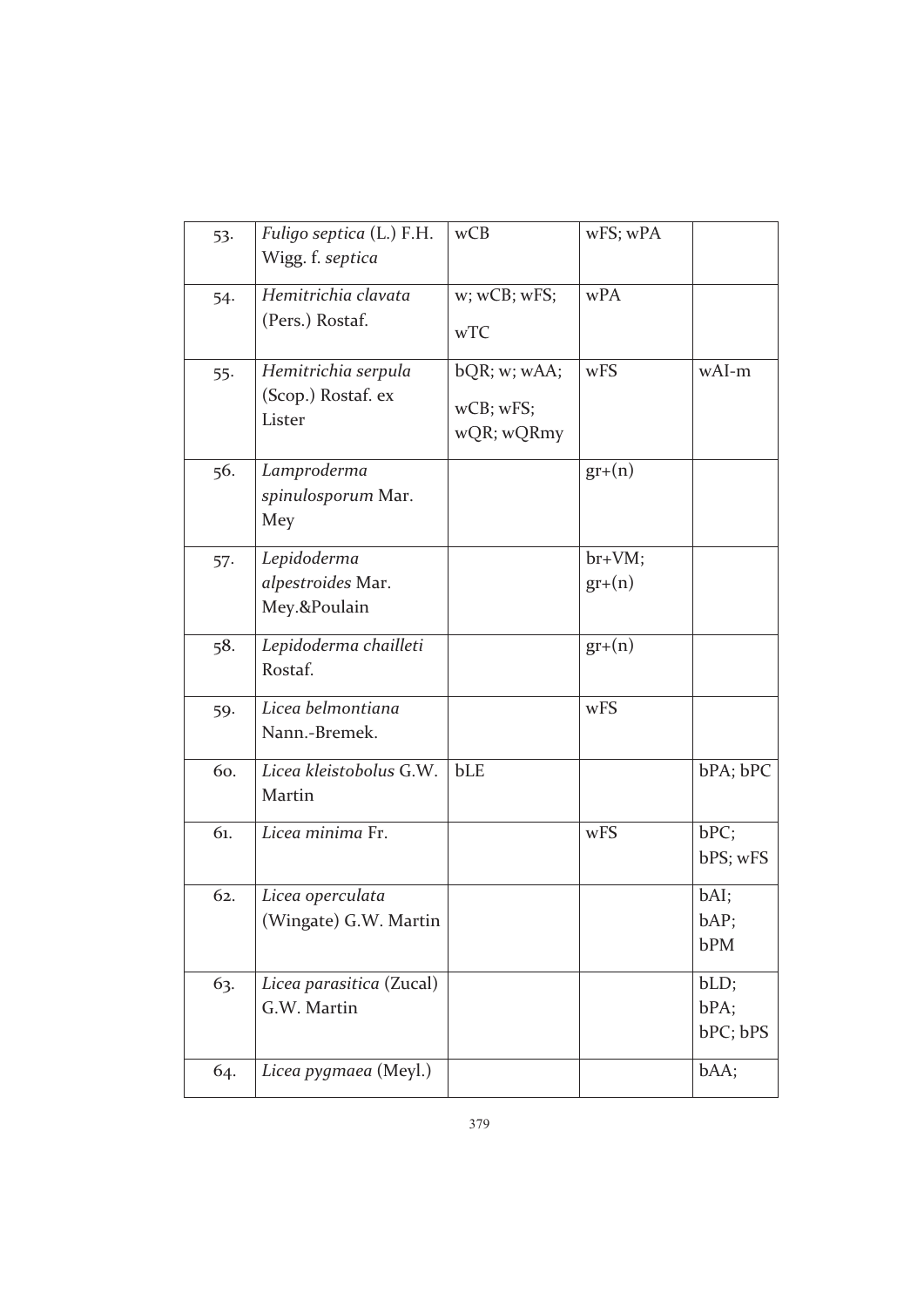|     | Ing                                                                            |                                        |                       | bPA                         |
|-----|--------------------------------------------------------------------------------|----------------------------------------|-----------------------|-----------------------------|
| 65. | Licea scintillans R.<br>McHugh et D.W.<br>Mitch.                               | bQR                                    |                       |                             |
| 66. | Licea variabilis Schrad.                                                       |                                        |                       | $br+PS$                     |
| 67. | Lindbladia tubulina Fr.                                                        |                                        |                       | wPA                         |
| 68. | Lycogala conicum Pers.                                                         | w; wFS                                 |                       | wFS                         |
| 69. | Lycogala epidendrum<br>(L.) Fr. sensu B. Ing                                   | wb; wAA; wCB;<br>wFE; wFS;<br>wQR; wTC | W;<br>wAA;wFS;<br>wPA | wAI;<br>wFS;<br>wPA;<br>wPC |
| 70. | Lycogala exiguum<br>Morgan                                                     | $br{+}$ ; w; wFS;<br>wTC               |                       | wPA                         |
| 71. | Lycogala flavofuscum<br>(Ehrenb.) Rostaf. in<br>Fuckel                         | wMD                                    |                       |                             |
| 72. | Lycogala terrestre Fr.<br>sensu B. Ing                                         | b+CB; wFS                              |                       |                             |
| 73. | Macbrideola cornea (G.<br>Lister et Cran) Alexop.                              |                                        |                       | bAI; bBP;<br>bFS            |
| 74. | Metatrichia vesparia<br>(Batsch) Nann.-<br>Bremek. ex G.W.<br>Martin & Alexop. | $w$ ; $wCB$ ; $wFS$ ;<br>wQR; wTC      | wFS                   | wAI                         |
| 75. | Paradiacheopsis<br>cribrata Nann.-Bremek                                       | bBP; bFS; bLD                          |                       | bPM                         |
| 76. | Paradiacheopsis<br>fimbriata (G.<br>Lister&Cran) Hertel ex                     |                                        | bPSt                  |                             |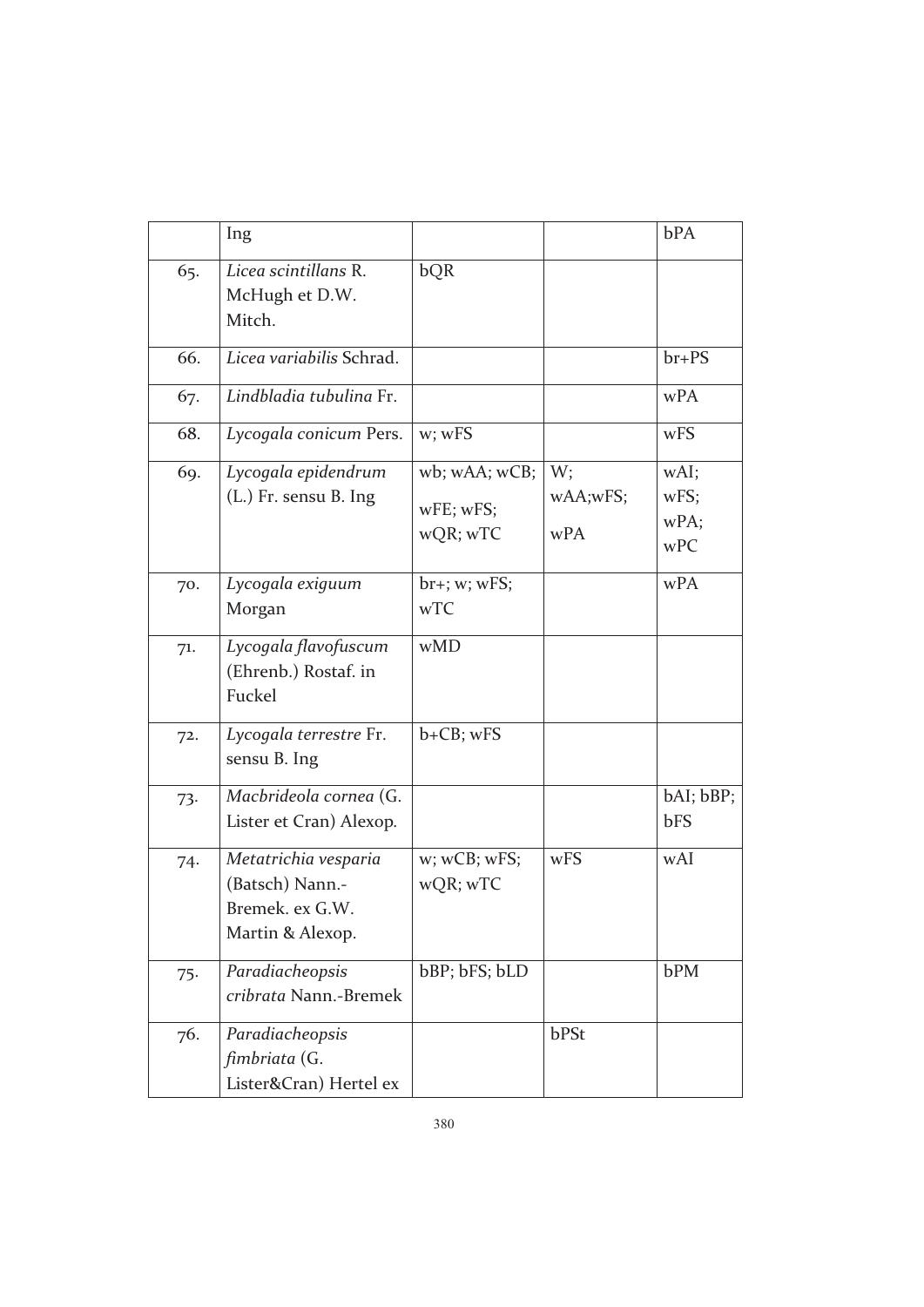|     | Nann.-Bremek.                                                            |                                          |                                 |                     |
|-----|--------------------------------------------------------------------------|------------------------------------------|---------------------------------|---------------------|
| 77. | Paradiacheopsis<br>longipes Hooff&Nann.-<br>Bremek.                      | $fr+AG$                                  |                                 |                     |
| 78. | Paradiacheopsis<br>solitaria (Nann.-<br>Bremek.) Nann.-<br><b>Bremek</b> |                                          |                                 | bBP;<br>bPM         |
| 79. | Perichaena<br>chrysosperma (Curr.)<br>Lister                             | bQR                                      |                                 | bSF                 |
| 80. | Perichaena corticalis<br>(Batsch) Rostaf.                                | $b+PT$                                   |                                 | bFS                 |
| 81. | Physarum albescens<br>Ellis ex T. Macbr.                                 |                                          | $gr+(n)$                        |                     |
| 82. | Physarum album<br>(Bull.) Cheval.                                        | bQR-m;<br>br+bQR; w;<br>wAA; wCB;<br>wQR | $b+AI; f+;$<br>wAA; wAI;<br>wFS | bPC;<br>wLD;<br>wPA |
| 83. | Physarum bitectum G.<br>Lister                                           |                                          |                                 | M                   |
| 84. | Physarum bivalve Pers.                                                   | $fr+AG$                                  |                                 |                     |
| 85. | Physarum cinereum<br>(Batsch) Pers.                                      |                                          | wPA                             |                     |
| 86. | Physarum citrinum<br>Scumach.                                            |                                          | wPA-m                           |                     |
| 87. | Physarum<br>conglomeratum (Fr.)<br>Rostaf.                               | $b + CB$                                 |                                 |                     |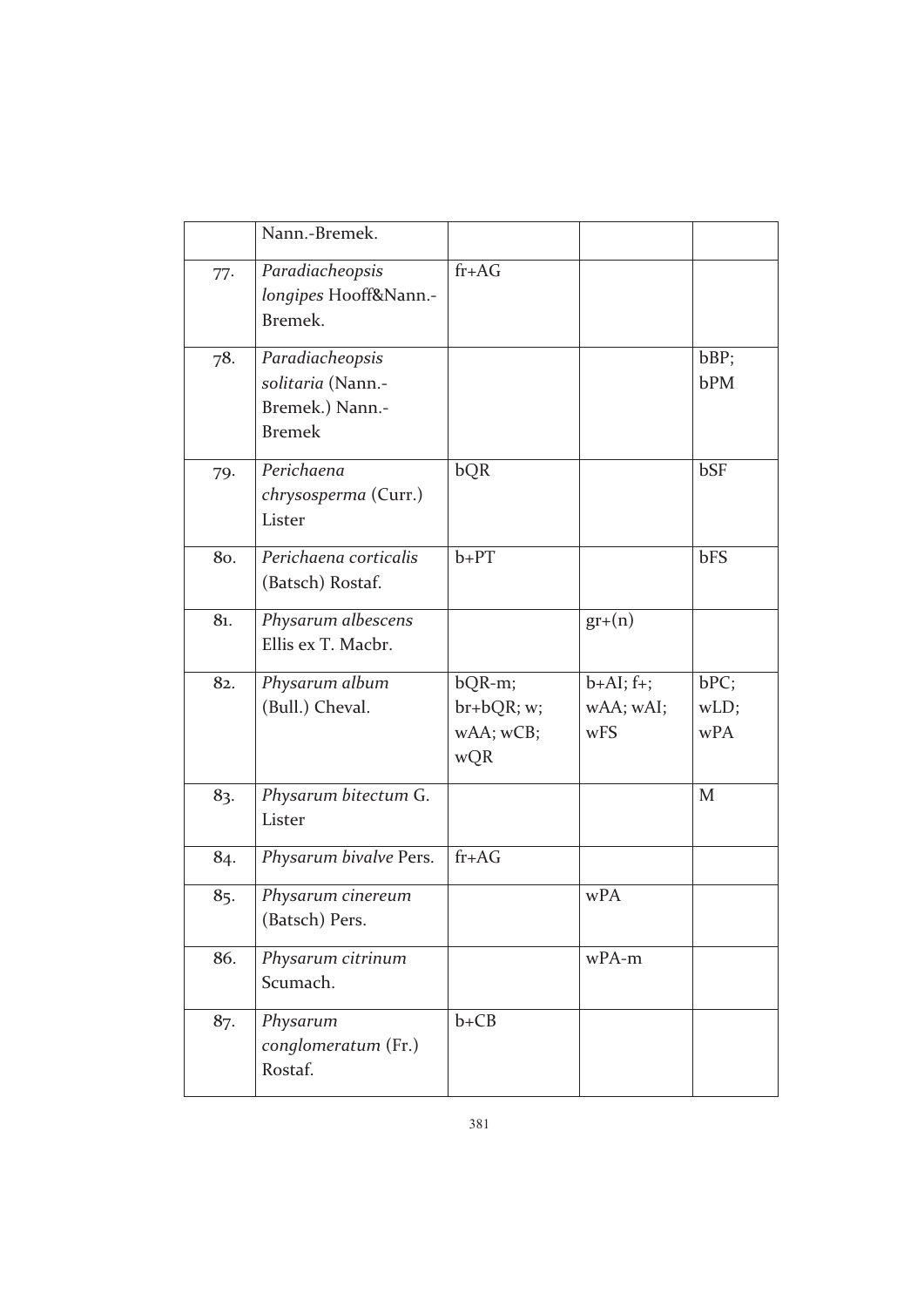| 88. | Physarum contextum<br>(Pers.) Pers.                 |                                                                                     |                           | $b+AI;$<br>$br+AI$             |
|-----|-----------------------------------------------------|-------------------------------------------------------------------------------------|---------------------------|--------------------------------|
| 89. | Physarum flavicomum<br>Berk.                        |                                                                                     | <b>wAA</b>                | wAPp;<br><b>bPA</b>            |
| 90. | Physarum leucopus<br>Link                           |                                                                                     |                           | $b + FS$ ;<br>$br+FS; gr$      |
| 91. | Physarum psittacinum<br>Ditmar                      |                                                                                     | $br+FS; f+;$<br>$l+PA; m$ | wAA-m                          |
| 92. | Physarum viride var.<br>aurantium (Bull.)<br>Lister | wQR                                                                                 | wAI                       |                                |
| 93. | Physarum viride var.<br>viride                      | w; wFS; wQR                                                                         | wAI; wFS;<br>wPA          | wFS;<br>wPA                    |
| 94. | Reticularia jurana<br>Meyl.                         | wQR                                                                                 |                           |                                |
| 95. | Reticularia lycoperdon<br>Bull.                     | $b + CA$ ; wCB;<br>wPA                                                              |                           | wAPp                           |
| 96. | Stemonitis axifera<br>(Bull.) T. Macbr.             | $b + FS$ ; $br +$ ;<br>$br + CB$ ; $wBP$ ;<br>wCB;wFS;<br>wQR; wQR-m;<br><b>wTC</b> | m; wFS; wPA               | $b+AI;$<br>wAA;<br>wAI;<br>wPA |
| 97. | Stemonitis flavogenita<br>E. Jahn                   | wCB                                                                                 | wPA                       |                                |
| 98. | Stemonitis fusca Roth<br>var. fusca                 | $bCA; br+QR;$<br>$br+TC; w;$<br>$w+m;$<br>wFS; wQR;<br>wTC                          | $b + FS$ ; $wPS$ ;<br>wPA | wPA                            |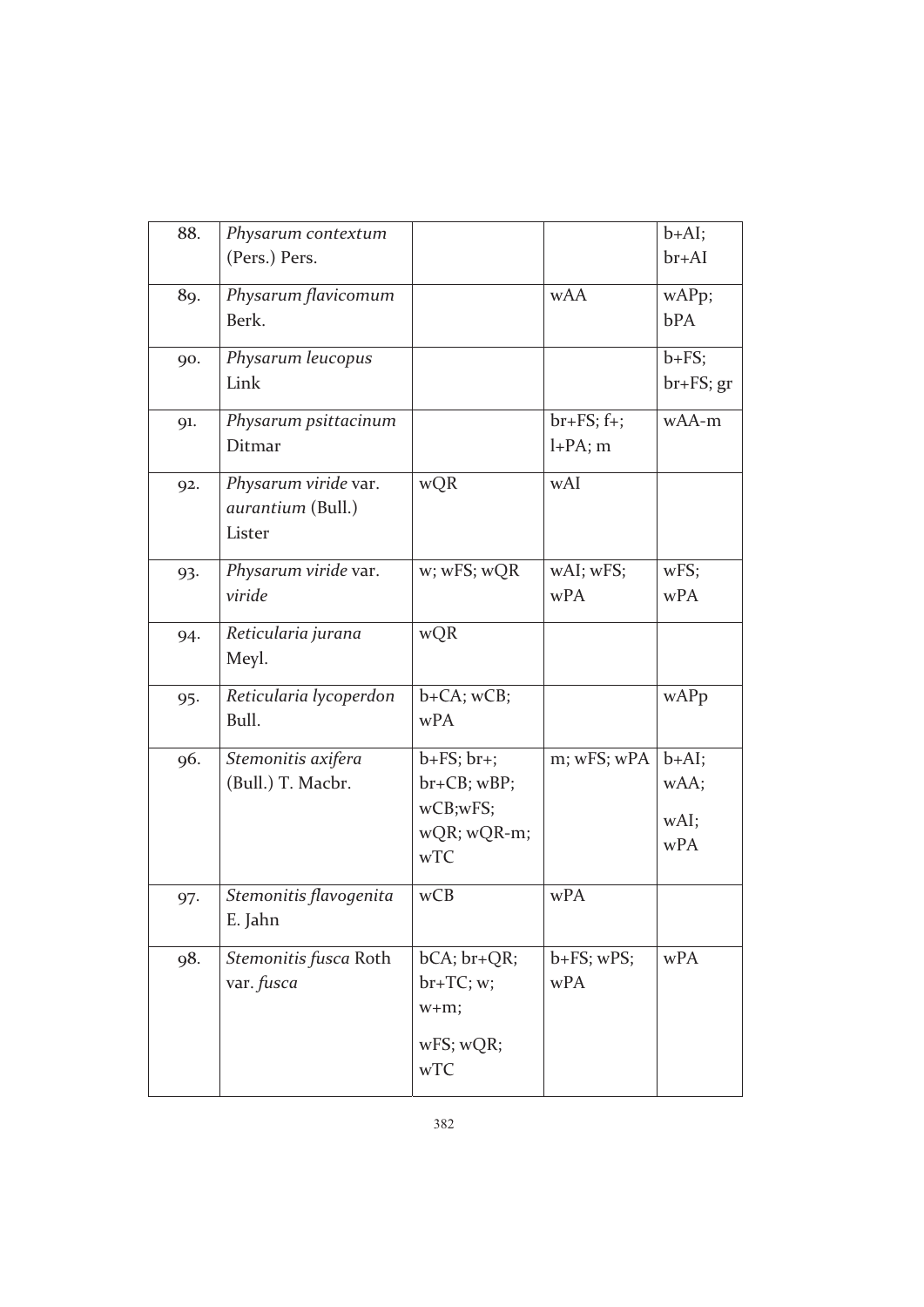| 99.  | Stemonitis fusca var.<br>nigrescens (Rex)<br>Torrend                    | $b + CB$ ; $wCB$                              | wAI; wFS;<br>wPA |            |
|------|-------------------------------------------------------------------------|-----------------------------------------------|------------------|------------|
| 100. | Stemonitis fusca var.<br>rufescens Lister                               |                                               | $b + FS$         |            |
| 101. | Stemonitis smithii T.<br>Macbr.                                         | m; w; wFS                                     |                  |            |
| 102. | Stemonitis splendens<br>Rostaf.                                         | w; wBP                                        |                  |            |
| 103. | Stemonitis splendens<br>var. webberi (Rex)<br>Lister                    | wFE; wFS                                      | wFS              |            |
| 104. | Stemonitis virginiensis<br>Rex                                          | $b+$ ; $br+AP$ ;<br>$br + CB; w;$<br>wCB; wQR | $b + FS$         |            |
| 105. | Stemonitopsis amoena<br>(Nann.-Bremek.)<br>Nann.-Bremek.                | W                                             | bFS; wFS         |            |
| 106. | Stemonitopsis gracilis<br>(G. Lister) Nann.-<br><b>Bremek</b>           |                                               |                  | <b>wAA</b> |
| 107. | Stemonitopsis<br>hyperopta (Meyl.)<br>Nann.-Bremek.                     |                                               | wFS              |            |
| 108. | Stemonitopsis<br>microspora (Lister)<br>Nann.-Bremek.                   | $b+CB$ ; wQR                                  | wFS              |            |
| 109. | Stemonitopsis typhina<br>var. similis (G. Lister)<br>Nann.-Bremek. & Y. | $b + FS$ ; w; wFS                             |                  |            |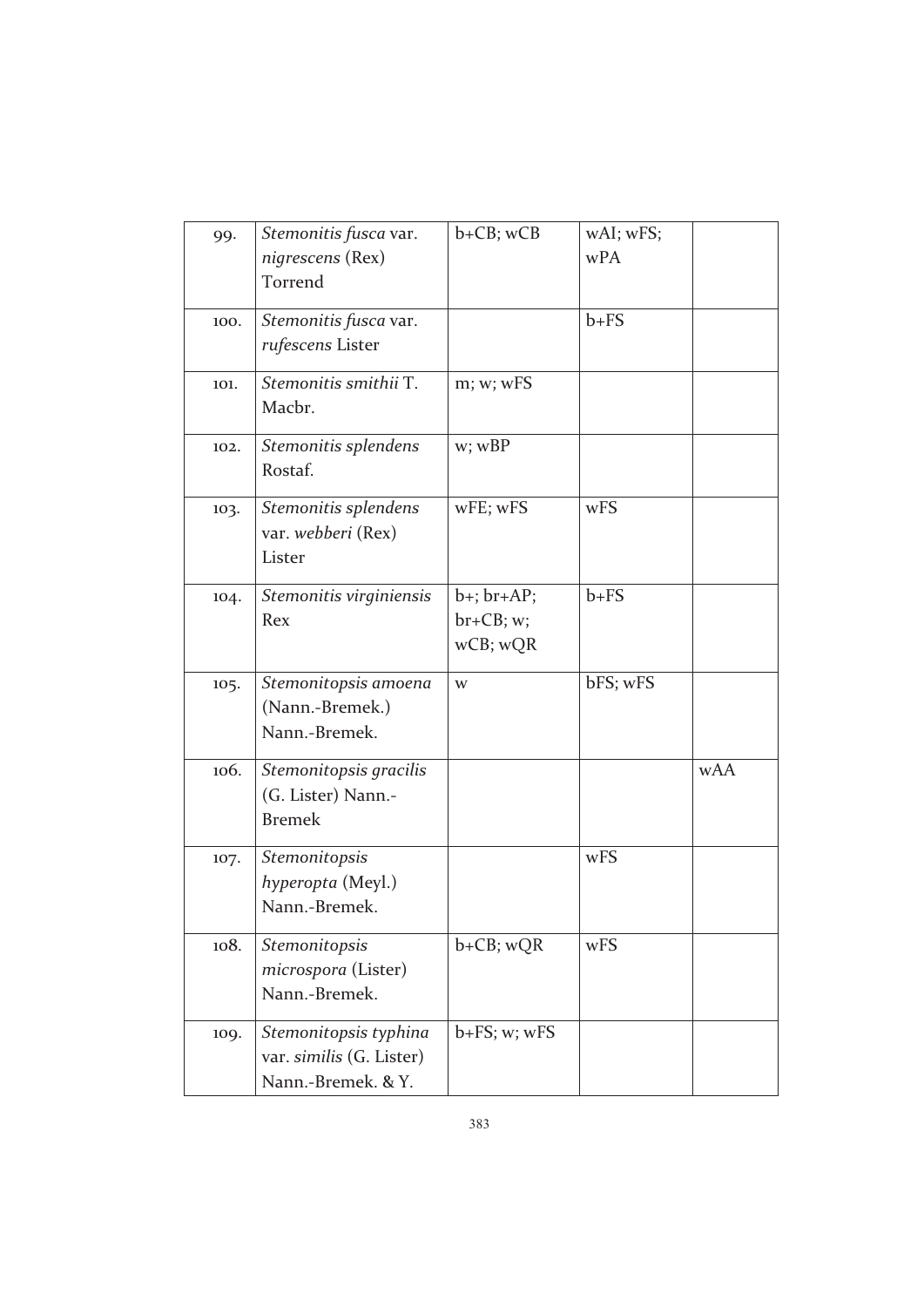|      | Yamam.                                                                                |                                                                       |                    |             |
|------|---------------------------------------------------------------------------------------|-----------------------------------------------------------------------|--------------------|-------------|
| 110. | Stemonitopsis typhina<br>(F.H. Wigg.) Nann.-<br>Bremek.var. typhina                   | f+; wPT; wTC                                                          | wFS; wPA           |             |
| 111. | Symphytocarpus<br>amaurochaetoides<br>B.Ing et Nann.-<br>Bremek. in Nann.-<br>Bremek. | w; w-m                                                                |                    |             |
| 112. | Symphytocarpus<br><i>flaccidus</i> (Lister) B. Ing<br>et Nann.-Bremek.                | wFE                                                                   |                    |             |
| 113. | Trichia affinis de Bary                                                               | $b+CB; b+FS;$<br>$br + CA-m;$<br>br+CB-m; w;<br>wAA; wFE;<br>wFS; wTC |                    |             |
| 114. | Trichia botrytis (J.F.<br>Gmel.) Pers.                                                | wQR                                                                   | wPA                | $b+PC$      |
| 115. | Trichia decipiens<br>(Pers.) T. Macbr. var.<br>decipiens                              | wCB; wTC                                                              | wFS; wPA           | wFS         |
| 116. | Trichia decipiens<br>var.olivacea (Meyl.)<br>Meyl.                                    |                                                                       | wFS; wPA           |             |
| 117. | Trichia favoginea<br>(Batsch) Pers.                                                   | $b + CB$ ; wAA;<br>wFS; wQR                                           | $l+PA$ ; wPA-<br>m | wAA;<br>wFS |
| 118. | Trichia persimilis P.<br>Karst.                                                       |                                                                       |                    | wPA         |
| 119. | Trichia scabra Mill.                                                                  | wTC                                                                   |                    | wPA         |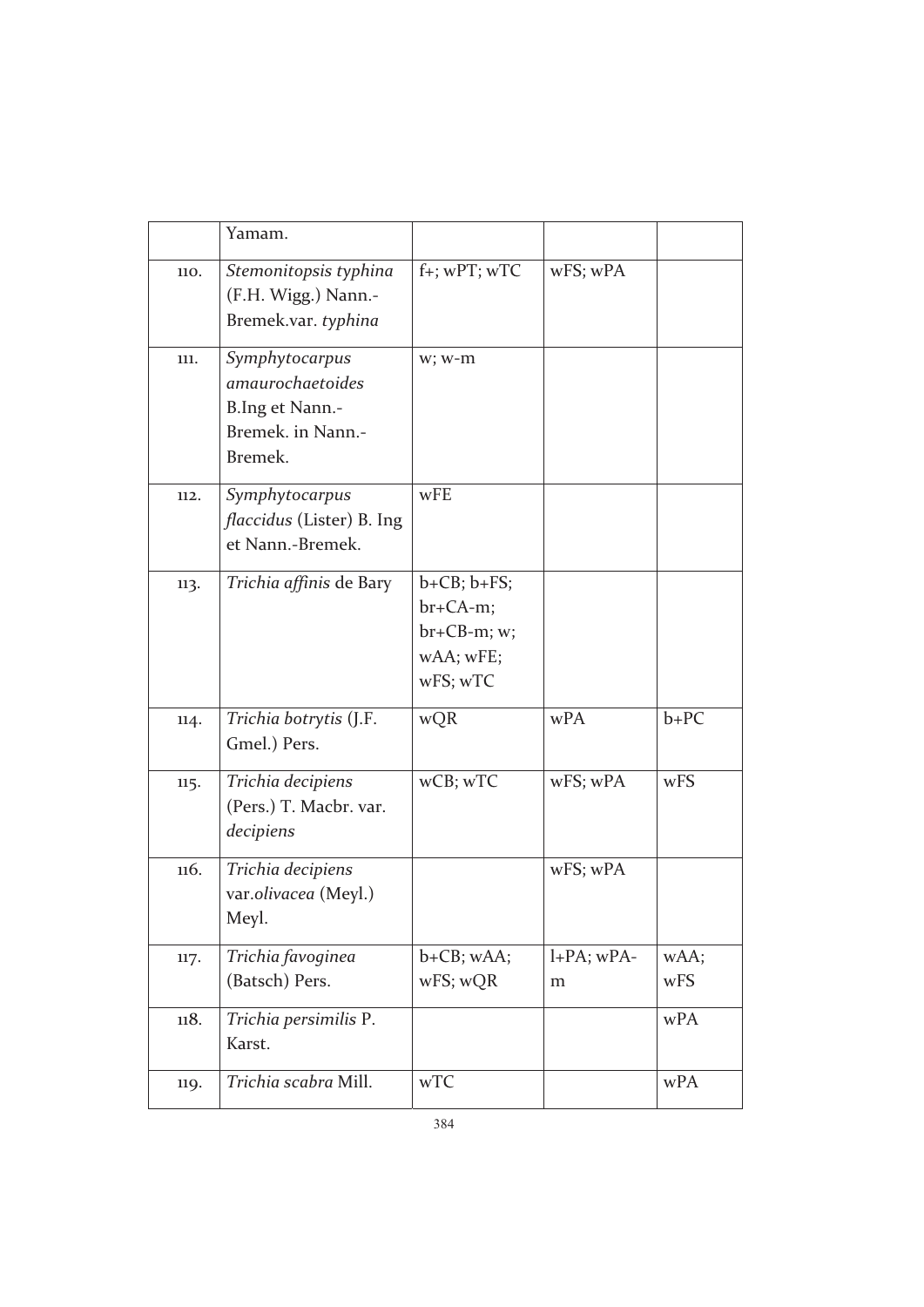| 120. | Trichia varia (Pers. ex | wCB        | $bPA$ ; $br+SR$ ; | $b + PC$   |
|------|-------------------------|------------|-------------------|------------|
|      | J.F. Gmel.) Pers.       |            | $gr+$ ; $wAP$ ;   |            |
|      |                         |            | wFS; wPA;         |            |
|      |                         |            | $wPA-m$           |            |
|      |                         |            |                   |            |
| 121. | Tubifera ferruginosa    | <b>wAA</b> | wAA; wFS          | $b+PA;$    |
|      | (Batsch) J.F. Gmel.     |            |                   | $br+PA;$   |
|      |                         |            |                   | gr; lh; r; |
|      |                         |            |                   | wAI;       |
|      |                         |            |                   |            |
|      |                         |            |                   | $wFS-m$ ;  |
|      |                         |            |                   | wPA;       |
|      |                         |            |                   | $wPA-m$    |
|      |                         |            |                   |            |

Примітки:  $m$ ипи субстратів: b - кора живого дерева, b+ кора мертвого (сухого) дерева, br+ -опале гілля, f - плодові тіла справжніх грибів, fr - опалі плоди рослин, gr - живі трав'янисті рослини, gr+ залишки трав'янистих рослин, l+ - опале листя, lh - лишайники, m живі мохоподібні, my - плодові тіла інших міксоміцетів, r - змішані компоненти лісової підстилки (залишки деревини, листового опаду, плодів тощо), w - мертва деревина, wb - обгоріла деревина, wm деревина, вкрита мохоподібними; якщо спороношення вкриває кілька типів субстрату, позначення подані через дефіс;

субстратоутворювальні рослини: AA - Abies alba, AeP - Aegopodium podagraria, AG - Alnus glutinosa, AI - Alnus incana, AP - Acer platanoides, APp - Acer pseudoplatanus, BP - Betula pendula, CA -Cerasus avium, CB - Carpinus betulus, FE - Fraxinus excelsior, FS - Fagus sylvatica, LD - Larix decidua, MD - Malus domestica, PA - Picea abies, PC - Pinus cembra, PM - Pinus mugo, PS - Pinus sylvestris, PSt - Pinus strobus,  $PT - Populus$  tremula,  $QR - Quercus$  robur,  $RC - Rubus$  caesius, SF - Salix fragilis, SR - Sambucus racemosa, TC - Tilia cordata, VM -Vaccinium myrtillus.

 $3a$ субстратними уподобаннями більшість переважна міксоміцетів НПП «Галицький»(49 видів) є представниками екологічної групи ксилофілів. Водночас 21 виду з цієї групи властива здатність використовувати для розвитку спороношень ширший набір субстратів, ніж деревина. Так, Arcyria cinerea, зібрана в парку переважно на деревині, зареєстрована тут на мохоподібних, корі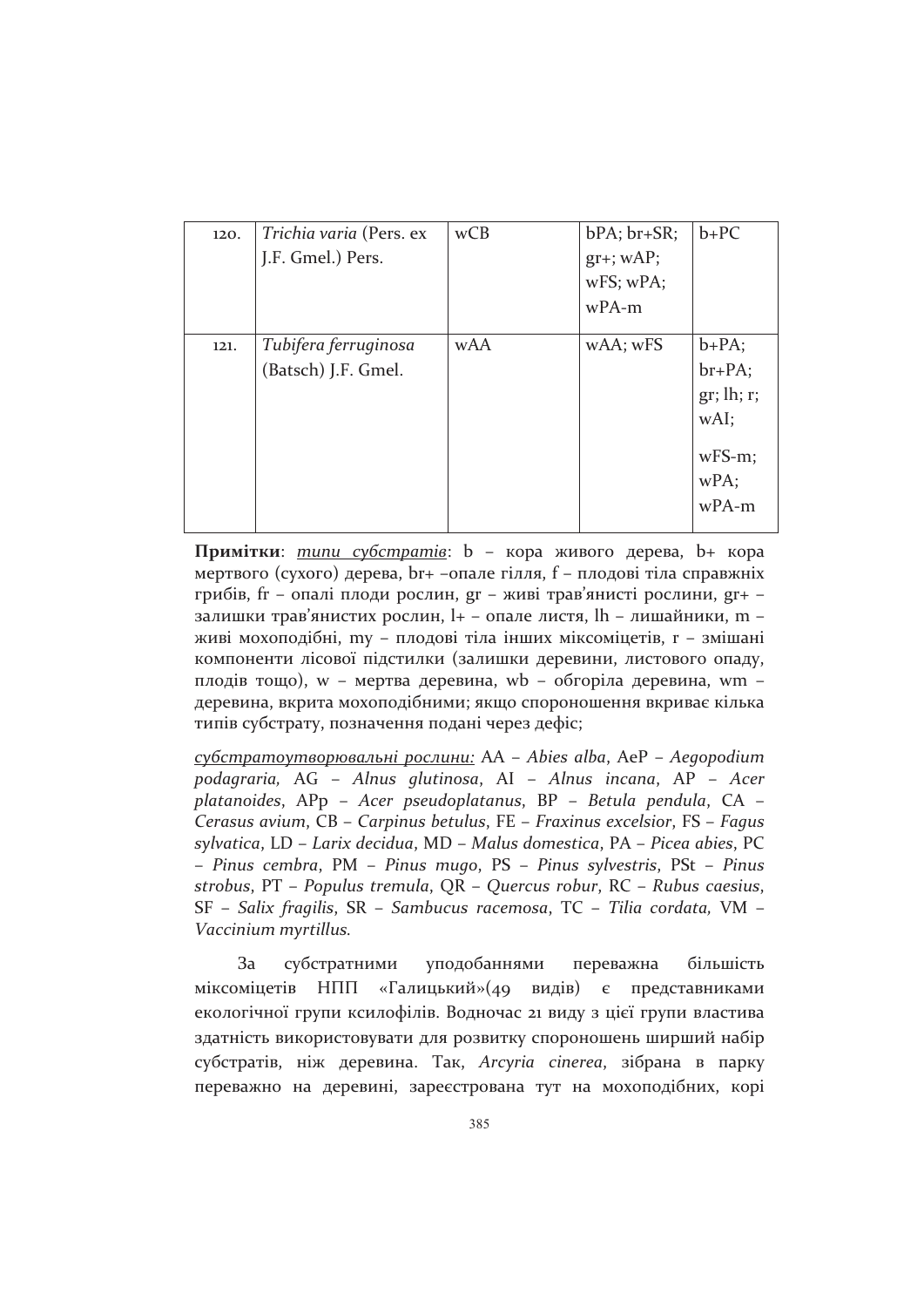всохлих осики і дуба, опалому листі бука і берези. На мохоподібних знайдені в парку також такі типові ксилофіли, як Arcyria denudata, Cribraria persoonii, Stemonitis smithii. Відомий в парку на деревині і живих мохоподібних Fuligo septica f. flava, крім того, був виявлений тут на мертвій корі всохлої ялиці, вкритій мохами, і на опалих листках граба та дуба. Проте найчастіше ксилофільні міксоміцети парку, крім деревини, використовували в якості субстрату кору живих *i* мертвих дерев, зокрема Cribraria aurantiaca, Lycogala terrestre, Stemonitis fusca var. nigrescens, Stemonitopsis microspora, Trichia affinis та Т. favoginea утворювали спороношення на корі мертвих стовбурів rpaбa, Stemonitis axifera, Stemonitopsis typhina var. similis ra Trichia affinis - корі бука, Ceratiomyxa fruticulosa var. fruticulosa - липи, Reticularia lycoperdon - черешні. Окремі види ксилофільних міксоміцетів оселялись в парку на корі живих дерев: на корі дуба -Comatricha elegans, Hemitrichia serpula і Physarum album, берези -Arcyria cinerea, ясена – A. insignis, черешні –Stemonitis fusca var. fusca. Один із ксилофільних міксоміцетів - Stemonitopsis typhina var. typhina - опанував як субстрат для утворення спорофорів плодове тіло вищого базидіального гриба.

Екологічна група кортикулоїдних міксоміцетів, які в парку розвивали спороношення тільки на корі деревних порід, виявилась значно меншою за групу ксилофілів. Лише на корі різних видів дерев було зареєстровано 12 видів міксоміцетів. Кортикулоїдні види розподілилися на приурочені до кори живих і до кори мертвих дерев. На корі живих дерев було виявлено 10 видів, серед яких три види (Clastoderma debaryanum, Echinostelium minutum i Paradiachaeopsis cribrata) приурочені до кори живих екземплярів берези. По два види міксоміцетів було виявлено на корі живих дерев модрини європейської (Larix decidua Mill.) та дуба. З корою модрини були асоційовані Paradiachaeopsis cribrata та Licea kleistobolus, а з корою дуба - Licea scintillans та Perichaena chrysosperma. На корі яблуні домашньої (Malus domestica Borkh.) було виявлено Lycogala *flavofuscum*, а на корі дерева, видова приналежність якого не була визначена, - Badhamia utriculata. Кора різних видів всохлих мертвих дерев виявилась оселищем ще для чотирьох видів міксоміцетів: на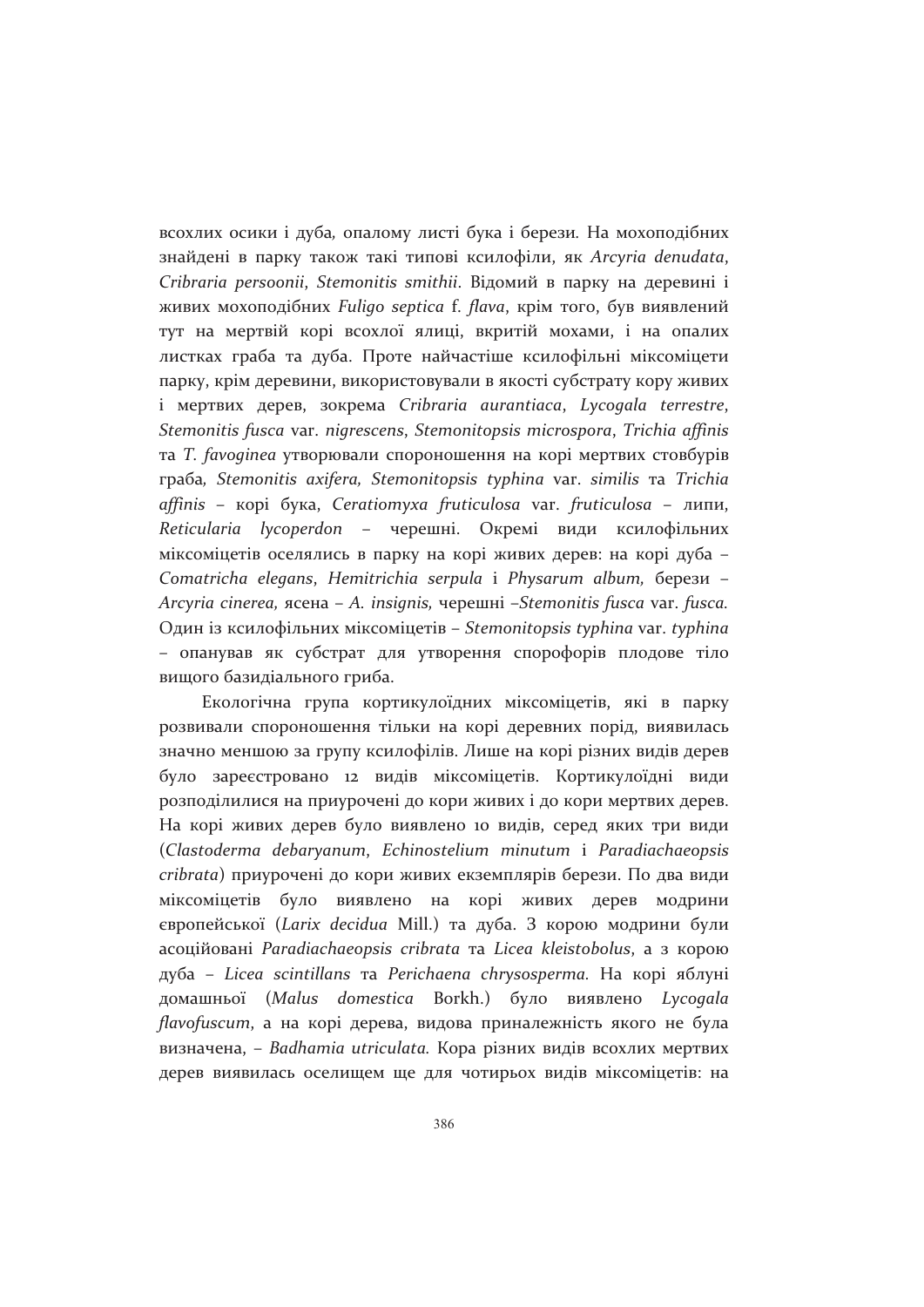корі граба зібрано Physarum conglomeratum, бука - Fuligo leviderma, осики – Perichaena corticalis i дуба – Fuligo candida.

Інші екологічні групи міксоміцетів репрезентовані в НПП «Галицький» поодинокими видами. Так, до філофільної групи, види якої розвиваються на листовому опаді дерев, віднесена лише Diderma effusum. Тут домінували знахідки її на опалому листі вільхи клейкої, граба та бука. Слід відзначити, що D. effusum була зібрана і на опалих гілках вільхи та граба, а також на трав'янистих рослинах, зокрема на яглиці звичайній (Aegopodium podagraria L.), проте ці знахідки значно поступалися кількісно зборам на опалому листі дерев. Інші види міксоміцетів, які відмічені в парку на цьому субстраті, наприклад Arcyria cinerea на опалих листках берези, Cribraria aurantiaca та Fuligo septica f. flava на таких же листках граба, значно частіше траплялися в парку на деревині, ніж на опалому листі, що визначило їх віднесення до групи ксилофілів. Зазвичай до групи філофілів зараховують Craterium minutum, який у парку був зібраний двічі: на опалих гілках граба і в дуже обмеженій кількості на опалому листку дуба, що і визначило його розміщення серед ксилофілів.

Група гербофільних видів, пов'язаних з такими субстратами, як трав'янисті рослини, до яких зараховують і ожину сизу (Rubus caesius L.), та їх залишки, представлена в парку двома видами. З них Diachea leucopodia знайдена на залишках трав'янистих рослин, а Diderma testaceum - на молодих пагонах ожини. На мертвих залишках ожини в парку відмічена також Cribraria aurantiaca, яка, крім того, була неодноразово зібрана тут на деревині липи і дуба та на корі мертвих дерев граба. Оскільки частота трапляння С. aurantiaca на деревині була вищою, цей міксоміцет віднесений до групи ксилофілів.

На основі знахідок міксоміцетів на сережках вільхи клейкої виділена екологічна група карпофілів, яка містить два види Paradiachaeopsis longipes та Physarum bivalve, які були зібрані на опалих сережках вільхи. З інших місцезнаходжень за межами парку Ph. bivalve, відомий як ксилофільний вид, приурочений до деревини (Nannenga-Bremekamp N.E., 1991); в парку був знайдений тільки на сережках вільхи, отже, він включений до числа карпофілів.

Узагальнюючи дані щодо приуроченості міксоміцетів НПП «Галицький» до субстратів, похідних від видів деревних порід, які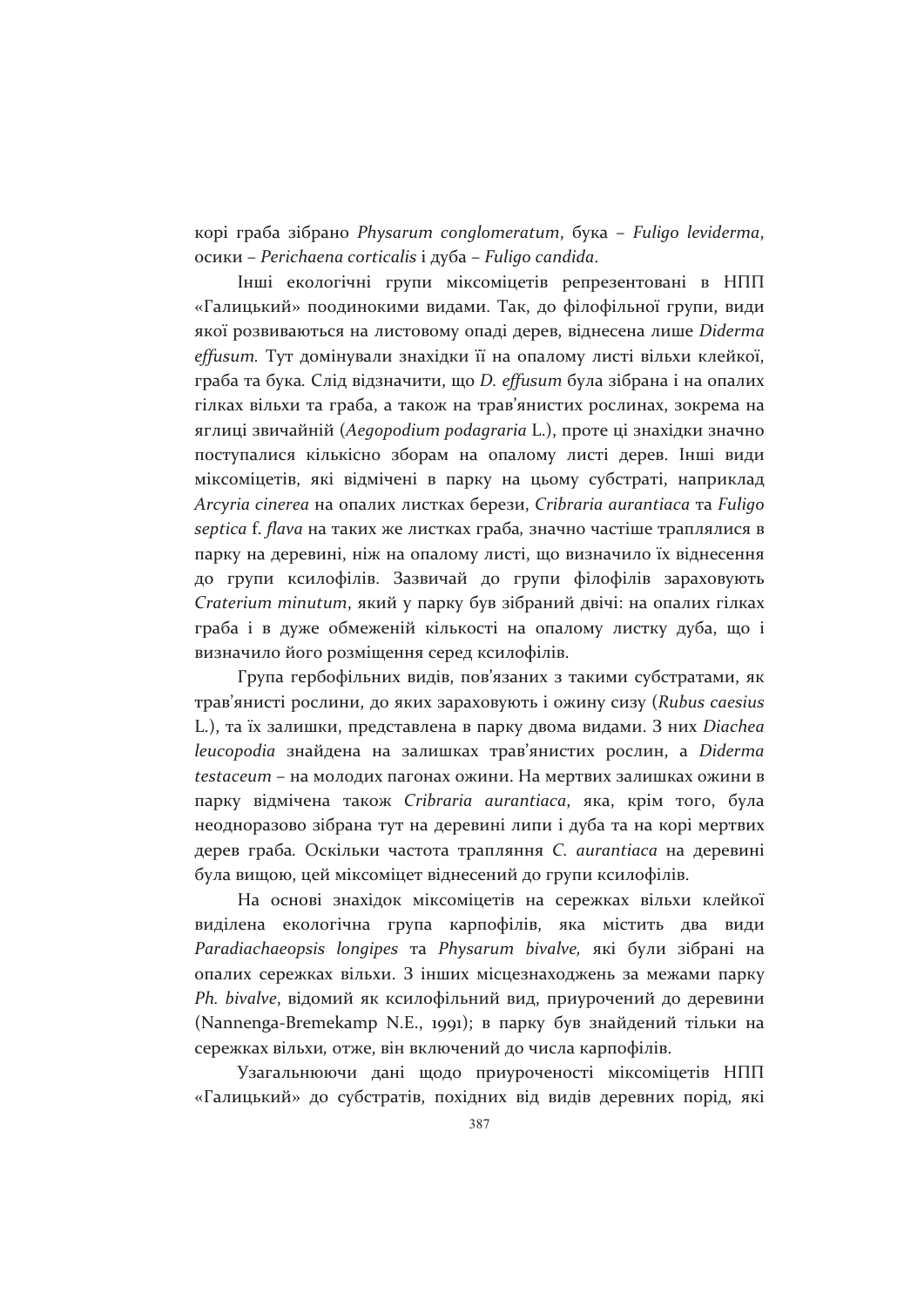формують основні лісові угруповання парку, зазначимо, шо найбільша кількість міксоміцетів пов'язана з субстратами, які утворює граб. З ними, переважно з деревиною граба, асоційовано 29 видів міксоміцетів. Незначно поступається йому видова різноманітність міксоміцетів, пов'язаних з субстратами, похідними від дуба. На деревині, в меншій мірі на корі та опалих листках дуба, виявлено 27 видів. Доволі багатою є видова різноманітність міксоміцетів на субстратах, сформованих буком. Деревину, кору, опалі листки бука в НПП «Галицький» використовують як субстрат 24 види. На субстратах, похідних від ялиці та липи, розвивається 14 і 13 видів міксоміцетів відповідно. Субстрати, утворені березою, черешнею, ясенем, вільхою клейкою і осикою, підтримують розвиток значно меншого числа видів міксоміцетів. На субстратах з берези виявлено 7, на черешні – 6, на ясені – 5, на вільсі та осиці – по 4 види міксоміцетів. Найменше видове різноманіття міксоміцетів спостерігається на субстратах, похідних від клена гостролистого (Acer platanoides L.) та модрини (по 2 види на кожному), яблуні та ялини (по 1 виду на кожному).

3 недеревних субстратів міксоміцети в парку виявлені на мохоподібних (5 видів), на пагонах ожини сизої і їх рештках (3) та на гнилому плодовому тілі базидіального гриба (1). Отже, міксоміцети, зареєстровані в НПП «Галицький», приурочені переважно до деревини: повалених і сухостійних стовбурів та опалих гілок перелічених вище листяних порід. Всього на цих субстратах зібрано видів міксоміцетів-ксилофілів. Ксилобіонтні міксоміцети 49 кортикулоїдної групи також зібрані в основному на корі мертвих і живих листяних дерев. На цьому субстраті в парку знайдено 25 видів. Значно менше було виявлено видів на деревині та корі хвойних дерев: на деревині ялиці – 14 видів, ялини – один вид і на корі модрини – два види міксоміцетів.

Міксоміцети НПП «Синевир». Внаслідок вивчення видового різноманіття міксоміцетів виявлено 53 види з двох класів: Ceratiomyxomycetes з одним порядком Ceratiomyxales і єдиним родом i видом Ceratiomyxa fruticulosa, та Myxomycetes з 52 видами 21 роду (Табл. 1). Таксономічна структура міксоміцетів парку була проаналізована в попередніх роботах (Дудка, Кривомаз,  $2014$ ;

388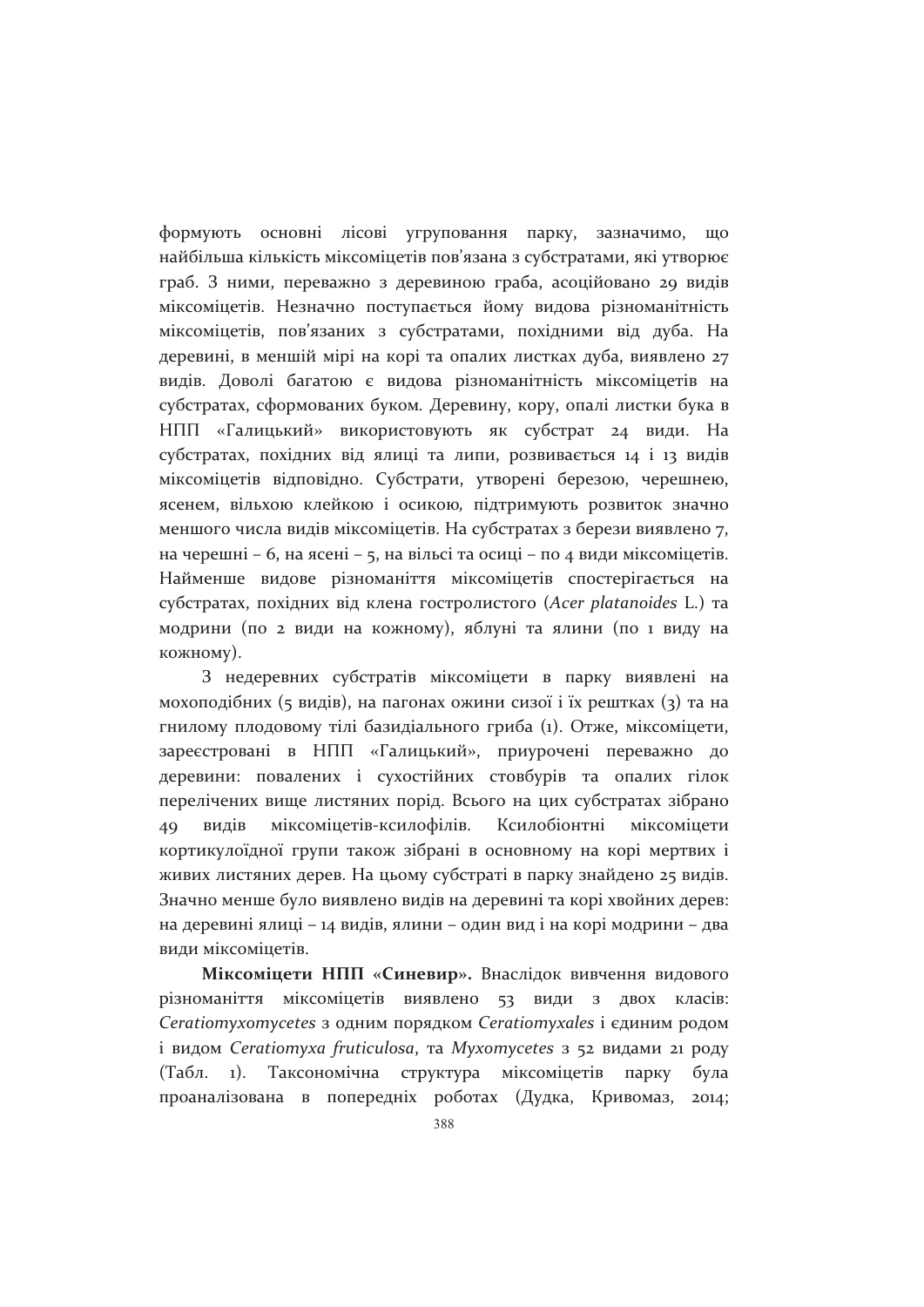Леонтьєв, Дудка, 2010). Стисла характеристика розподілу біологічного різноманіття видів класу Myxomycetes за порядками у НПП «Синевир» виглядає наступним чином: Physarales (18 видів)  $\rightarrow$ Trichiales (14)  $\rightarrow$  Stemonitales (13)  $\rightarrow$  Liceales (8). Представники порядку Echinosteliales не були виявлені взагалі. До провідних за кількістю видів родів у парку належать Physarum (7), Arcyria (6), Diderma, Stemonitis та Trichia (по 5 видів у кожному), Cribraria та Stemonitopsis (по 4 види у кожному). Решта родів (14) репрезентовані в парку лише одним-двома видами.

Біота міксоміцетів за таксономічною структурою, зокрема на рівні порядків, є подібною до такої в НПП «Галицький», хоча ранжування порядків у порівнюваних парках дещо відрізняється. В НПП «Синевир» на перше місце за видовою різноманітністю вийшов порядок Physarales (18 видів), який в НПП «Галицький» посідає лише третє місце (13), поступившись порядкам Stemonitales та Liceales (по 15 видів у кожному). У складі провідних родів спостерігаються ще більші відміни. В НПП «Галицький» це Arcyria (9)  $\rightarrow$  Trichia, Stemonitis (по 6 видів у кожному)  $\rightarrow$  Cribraria, Lycogala (по 5 видів у кожному)  $\rightarrow$ Physarum (4), а в НПП «Синевир»: Physarum (7)  $\rightarrow$  Arcyria (6),  $\rightarrow$ Diderma, Stemonitis та Trichia (по 5 видів у кожному),  $\rightarrow$  Cribraria та Stemonitopsis (по 4 види у кожному).

Субстратна приуроченість міксоміцетів за певними ознаками подібна до такої міксоміцетів НПП «Галицький»: у складі їх біоти переважають види-ксилобіонти, пов'язані з деревиною та корою різних деревних порід. Ксилобіонти представлені в парку 47 видами, переважна більшість (44) яких входить до екологічної групи ксилофілів, приурочених до мертвої деревини. До групи кортикулоїдів, асоційованих у НПП «Синевир» тільки з корою живих і мертвих дерев, входить мінімальне число - 3 види, тоді як в НПП «Галицький» - 12 видів. У «Синевирі» Badhamia macrocarpa та Stemonitopsis virginiensis знайдені тільки на корі мертвих дерев бука, а Paradiacheopsis fimbriata - на корі живого дерева сосни веймутової (Pinus strobus L.). У парку вдалося зібрати на корі поодинокі зразки ще трьох видів (Physarum album на корі мертвого дерева вільхи сірої, два різновиди Stemonitis fusca var. fusca і var. rufescens - на корі мертвих дерев бука та Stemonitopsis amoena - на корі живого бука).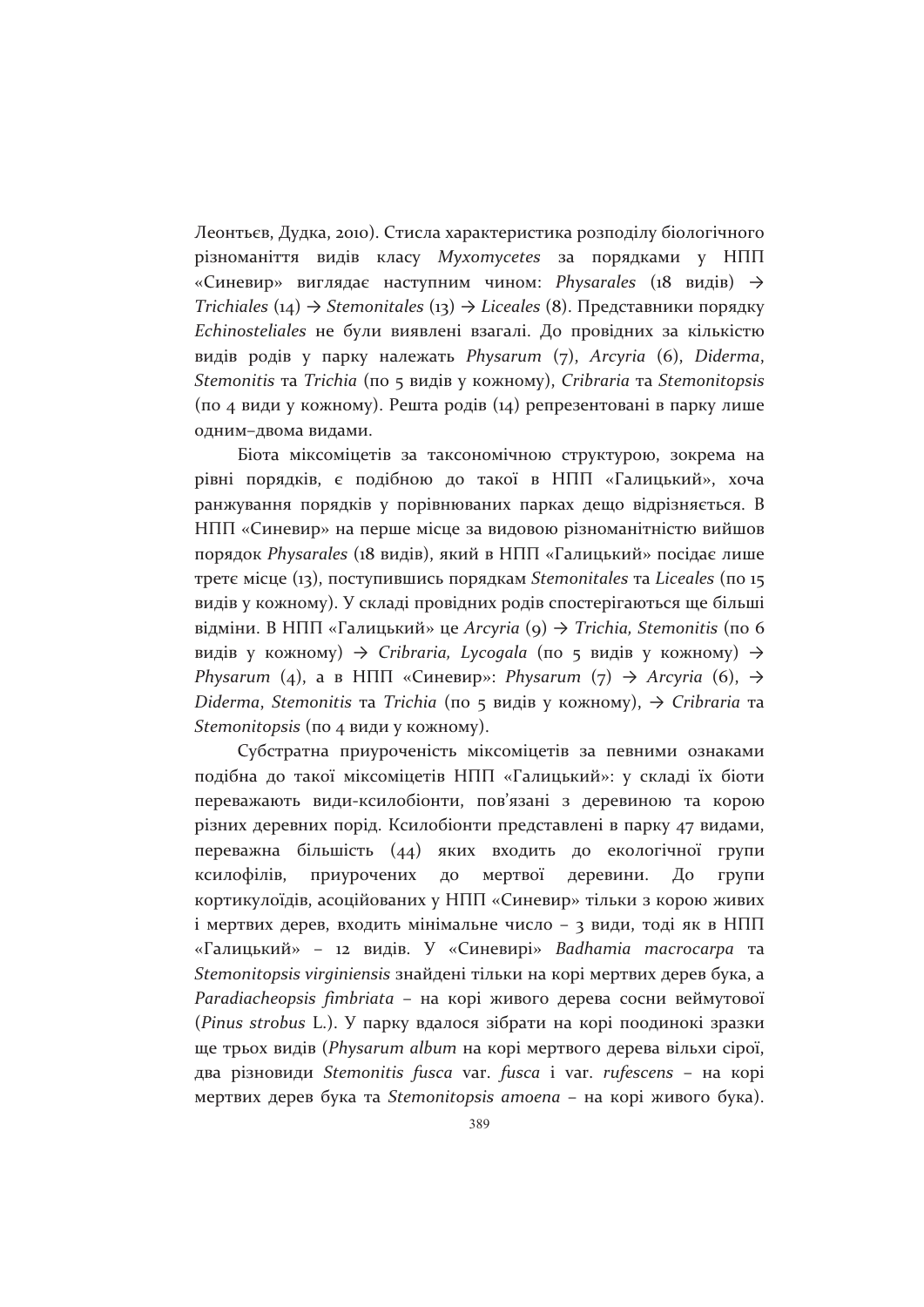Проте більшість зразків цих видів зареєстрована в парку на мертвій деревині, тому вони віднесені до групи ксилофілів. Щодо видівксилофілів, то тут вони за субстратною приуроченістю поділяються на чотири приблизно однакові за чисельністю кластери: а) асоційовані тільки з хвойними (13); б) пов'язані лише з листяними (13); в) такі, що утворюють спороношення на деревині як хвойних, так і листяних порід (10); г) такі, що, крім деревини, розвивають спороношення і на деяких інших субстратах (8). Серед міксоміцетів, зібраних в «Синевирі» на хвойних, майже абсолютно переважають види, приурочені до ялини. Єдиний вид Physarum flavicomum був на деревині ялиці. Майже така зареєстрований ситуація спостерігається і серед видів, які були виявлені в парку на деревині листяних: 12 видів асоційовані з буком, лише Arcyria denudata - з вільхою сірою, а Diderma effusum знайдена не тільки на деревині бука, а й на його опалих листках. Види, котрі використовували як субстрат деревину і хвойних, і листяних порід, в парку найчастіше траплялися на гнилих стовбурах, пнях, опалих гілках ялини та бука (5), рідше (2) ялиці та бука. Три види опанували деревину трьох різних порід: Ceratiomyxa fruticulosa та Lycogala epidendrum розвивались на цьому субстраті з ялини, ялиці та бука, а Physarum viride - з бука, вільхи сірої та ялини. Вісім видів міксоміцетів, зараховані до екологічної групи ксилофілів, розвивали спороношення не тільки на деревині, а й на деяких інших субстратах. Згаданий вище на корі вільхи сірої Ph. album представлений в парку зразками і на деревині цієї породи, а також деревині бука, ялиці і навіть на залишках плодового тіла базидіального гриба. Так само Stemonitis fusca, виявлений в парку на корі бука, частіше траплявся тут на деревині ялини, вільхи сірої та бука. Stemonitis axifera, зібраний на деревині ялини та бука, був знайдений і на мохоподібних. На мохоподібних, опалій хвої ялини, залишках плодового тіла базидіального гриба були зібрані зразки Physarum psittacinum, який зазвичай траплявся на опалих гілках ялини. Найбільшу кількість субстратів у парку колонізувала Trichia varia, ксилофіл, зібраний тут на деревині ялини, бука, клена-явора, на опалих гілках бузини червоної (Sambucus racemosa L.), а також на залишках трав'янистих рослин та корі живого дерева ялини.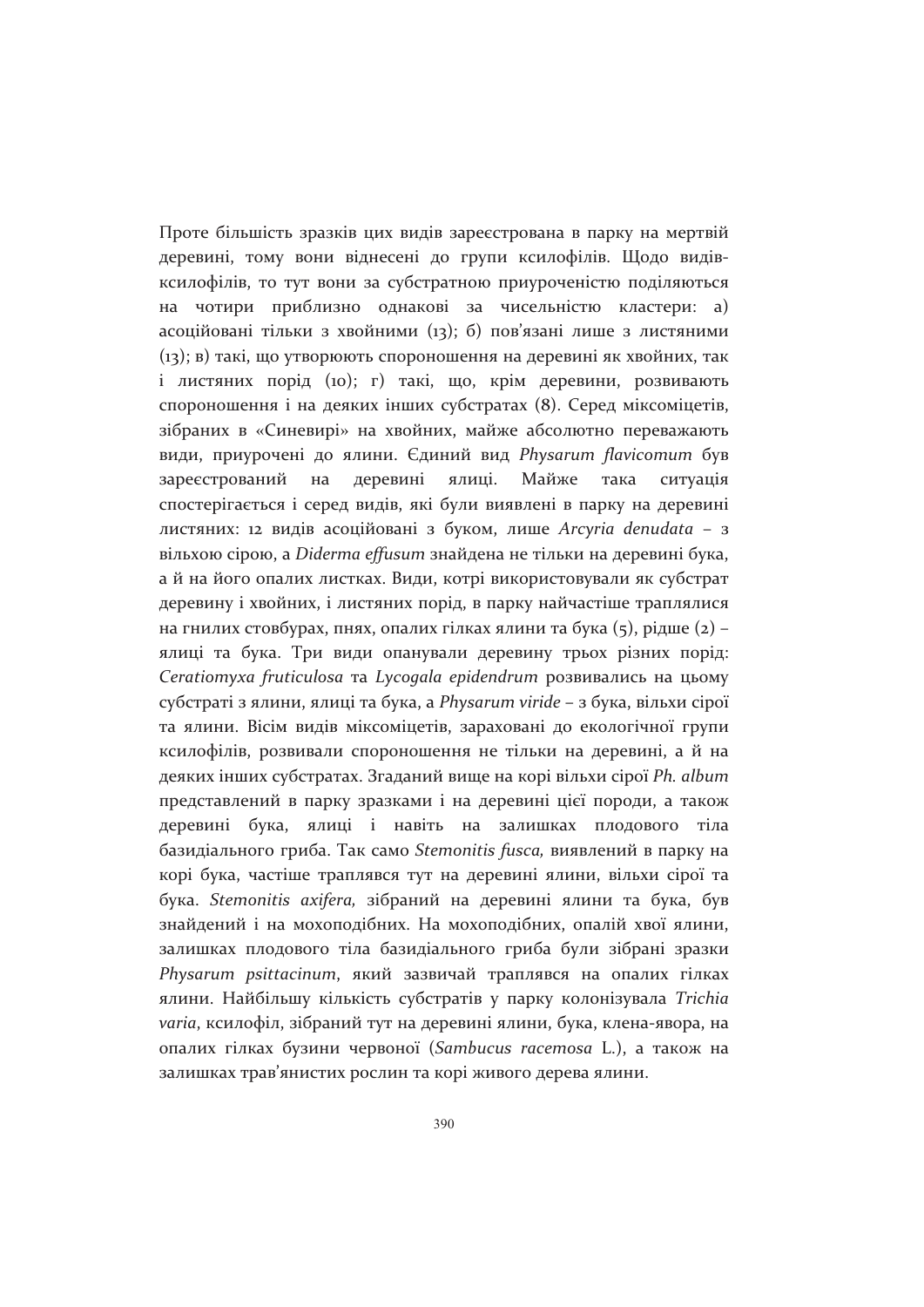Шодо інших екологічних груп міксоміцетів, тут були виявлені гербофіли, які розвиваються тільки на трав'янистих рослинах, як на живих, так і на їх залишках, і філофіли, приурочені в парку лише до опалого листя дерев. До складу групи гербофілів тут входить 6 видів, належать до нівальних міксоміцетів.  $\overline{u}$ які визначаються особливостями екології і фенології. Як всі гербофіли, вони використовують за субстрат живі і мертві трав'янисті рослини, але тільки ті, які розташовані на межі танучого снігу, причому здебільшого в гірських місцевостях. Танення снігів  $\mathbf{V}$ горах відбувається рано навесні, отже, нівальні міксоміцети-гербофіли з'являються саме в цей період. У НПП «Синевир» в ранньовесняний час на залишках трав'янистих рослин були виявлені такі види: Diderma alpinum, D. niveum, Lamproderma spinulosporum, Lepidoderma alpestroides, зареєстрована також на мертвих гілочках чорниці (Vaccinium myrtillus L.), а також L. chailleti i Physarum albescens. Ці види до певної міри зумовлюють специфіку біоти міксоміцетів цього парку. До екологічної групи філофілів з міксоміцетів, знайдених тут, належить з види: Craterium minutum, Diderma spumaroides та D. testaceum. Всі вони були зібрані тут тільки на опалих листках бука.

Аналіз розподілу міксоміцетів за субстратами, похідними від конкретних деревних порід, що беруть участь у формуванні лісових угруповань НПП «Синевир», демонструє максимальне видове різноманіття цих грибоподібних організмів на субстратах з бука лісового (35 видів). З них на гнилій деревині та опалих гілках розвивається 29, на корі живих і мертвих дерев та опалих листках - по 4 види. З субстратами, які утворені ялиною європейською, в парку асоційовано 26 видів міксоміцетів, 25 з яких виявлено лише на гнилій, інколи вкритій мохом деревині, 2 - на опалій хвої. Один з них -Trichia favoginea - зібраний тут як на гнилій деревині, так і на опалій хвої ялини. На субстратах з інших деревних порід парку видовий склад міксоміцетів значно біднішій: на субстратах з ялиці знайдено 7, а з вільхи сірої - 4 види. Субстрати, в основному гнила деревина, і лише в одному випадку кора, від клену-явора, веймутової сосни, червоної, ліщини звичайної (Corylus) avellana L.). бузини підтримували в парку розвиток лише одного виду кожний.

391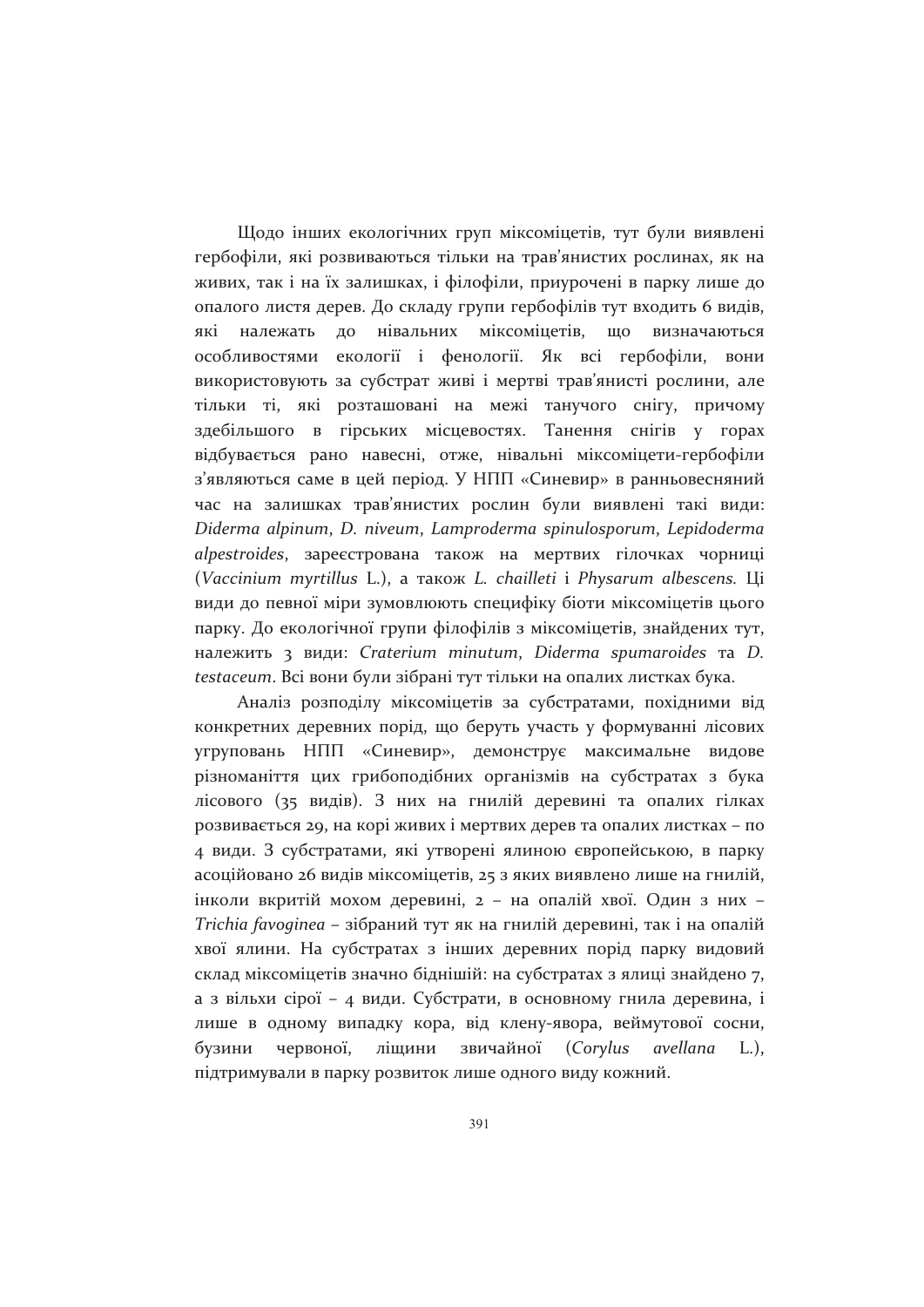Міксоміцети ПЗ «Горгани». Був обраний для порівняння різноманіття біоти міксоміцетів прикарпатських широколистяних лісів з біотою цих грибоподібних організмів карпатських хвойних лісів. Видове різноманіття міксоміцетів представлено 64 видами, які розподіляються між 25 родами (Табл. 1). Аналіз його таксономічної структури продемонстрував традиційний поділ на два класи: Ceratiomyxomycetes (з єдиним видом Ceratiomyxa fruticulosa) та Myxomycetes, до якого належить 63 види (Леонтьєв та ін., 2013). Водночас була виявлена специфічна, характерна лише для ПЗ "Горгани", послідовність розташування п'яти порядків цього класу за видовим багатством міксоміцетів: Liceales (19 видів)  $\rightarrow$  Trichiales (17)  $\rightarrow$ Physarales (15) → Stemomitales (9) → Echinosteliales (3). Найвища видова різноманітність була встановлена для родів Cribraria та Physarum (по 7 видів у кожному), Arcyria, Licea та Trichia (по 6 видів у кожному). 19 родів класу Myxomycetes, види яких відомі в заповіднику, налічують від одного до трьох видів.

Щодо субстратної приуроченості міксоміцетів, то тут, з одного боку, спостерігаються певні спільні закономірності, притаманні міксоміцетам лісових угруповань двох попередньо розглянутих НПП. З іншого боку, добре виявлені суттєві особливості їх розподілу за субстратами. У лісових ценозах заповідника, як і в обох досліджених НПП, домінують міксоміцети-ксилобіонти, приурочені до мертвої деревини або до кори як живих, так і мертвих дерев. З 64 видів, виявлених тут, з деревиною та корою, як субстратами, асоційований 61 вид. З них до екологічної групи ксилофілів, пов'язаних в заповіднику тільки з мертвою деревиною, належить 33 види. Екологічну групу кортикулоїдних міксоміцетів, зібраних лише на корі дерев, складають 19 видів. Ще 7 видів, знайдених у заповіднику, використовували як субстрат мертву деревину і водночас були виявлені на корі дерев. Нарешті, ще 2 види міксоміцетів-ксилобіонтів, крім деревини та кори, розвивали спороношення і на деяких інших субстратах. Серед ксилофілів найбільшою кількістю зразків представлені Lycogala epidendrum, виявлена тут на деревині бука, вільхи сірої, ялини та сосни кедрової, та Ceratiomyxa fruticulosa var. fruticulosa, зібрана на деревині бука, ялиці та ялини, а також на здерев'янілих ризоморфах базидіального гриба Armillaria sp. На

392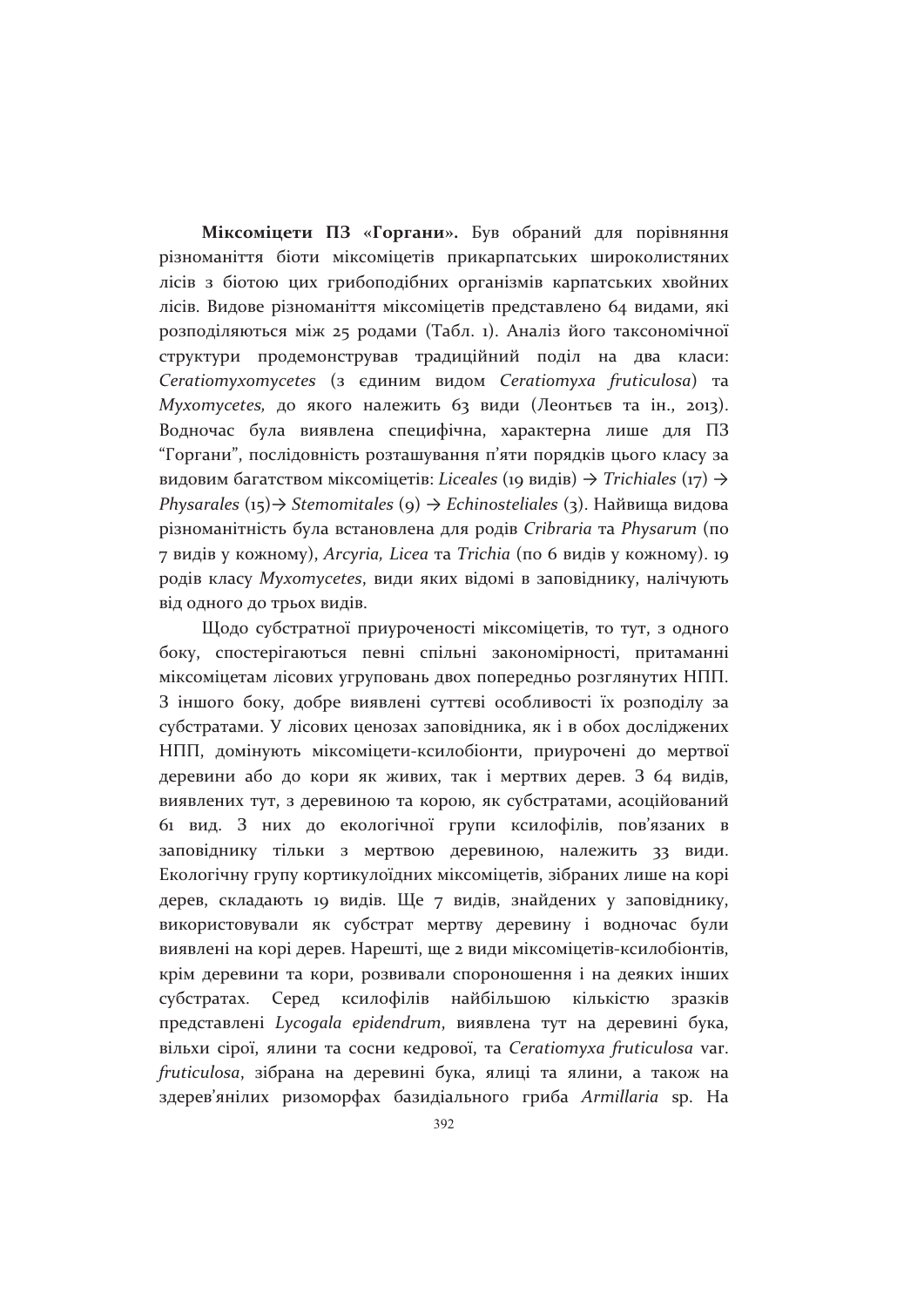деревині ялини тут знайдений ще один різновид Ceratiomyxa fruticulosa var. porioides. З групи кортикулоїдів домінували виявлені на корі живих дерев Licea parasitica з модрини, ялини, сосни кедрової та сосни звичайної, L. operculata з вільхи сірої, клена-явора та соснижерепа і Macbrideola cornea з вільхи сірої, берези, бука. До міксоміцетів з високою частотою трапляння в заповіднику з групи видів, зібраних і на деревині, і на корі, віднесені Stemonitis axifera, зібраний на деревині ялиці та ялини і на корі живого дерева вільхи сірої, Агсугіа сіпегеа - на деревині бука і сосни кедрової та на корі мертвого дерева вільхи сірої, Comatricha nigra - на деревині сосни кедрової і на корі живих дерев модрини та ялини, Licea minima - на деревині бука і на корі живих дерев сосни кедрової і сосни звичайної, Physarum album - на деревині модрини та ялини і на корі живого дерева сосни кедрової. Найбільш широкий субстратний спектр в порівнянні з іншими міксоміцетами-ксилобіонтами в заповіднику продемонстрували Physarum leucopus та Tubifera ferruginosa. Обидва ці види були виявлені на деревині і корі різних дерев. Водночас Ph. leucopus був знайдений також на живих трав'янистих рослинах, а Т. ferruginosa - на таломах лишайників з роду Physcia і на живих трав'янистих рослинах.

Інші екологічні групи міксоміцетів були представлені одним видом філофілів, а саме Didymium nigripes, що розвивався на опалій хвої ялини та в лісовій підстилці, і 2 видами бріофілів: Fuligo muscorum на Dicranum sp. та Physarum bitectum на неідентифікованому виді мохоподібних. Обидва види репрезентовані в «Горганах» поодинокими знахідками.

Порівняння розподілу міксоміцетів заповідника «Горгани» за екологічними групами з таким в НПП «Галицький» свідчить про певні особливості біоти міксоміцетів заповідника. При загальному домінуванні в обох об'єктах ПЗФ міксоміцетів-ксилобіонтів слід відзначити, що в заповіднику більший внесок у число ксилобіонтів порівняно з НПП «Галицький» вносять види кортикулоїдної групи. З 19 видів кортикулоїдів на корі живих дерев було виявлено 15 видів, з яких 7 розвивались виключно на корі хвойних, 5 - лише на корі листяних, і з - на корі і хвойних, і листяних порід. Шість видів (Calomyxa metallica, Echinostelium paucifilum, Licea kleistobolus, L.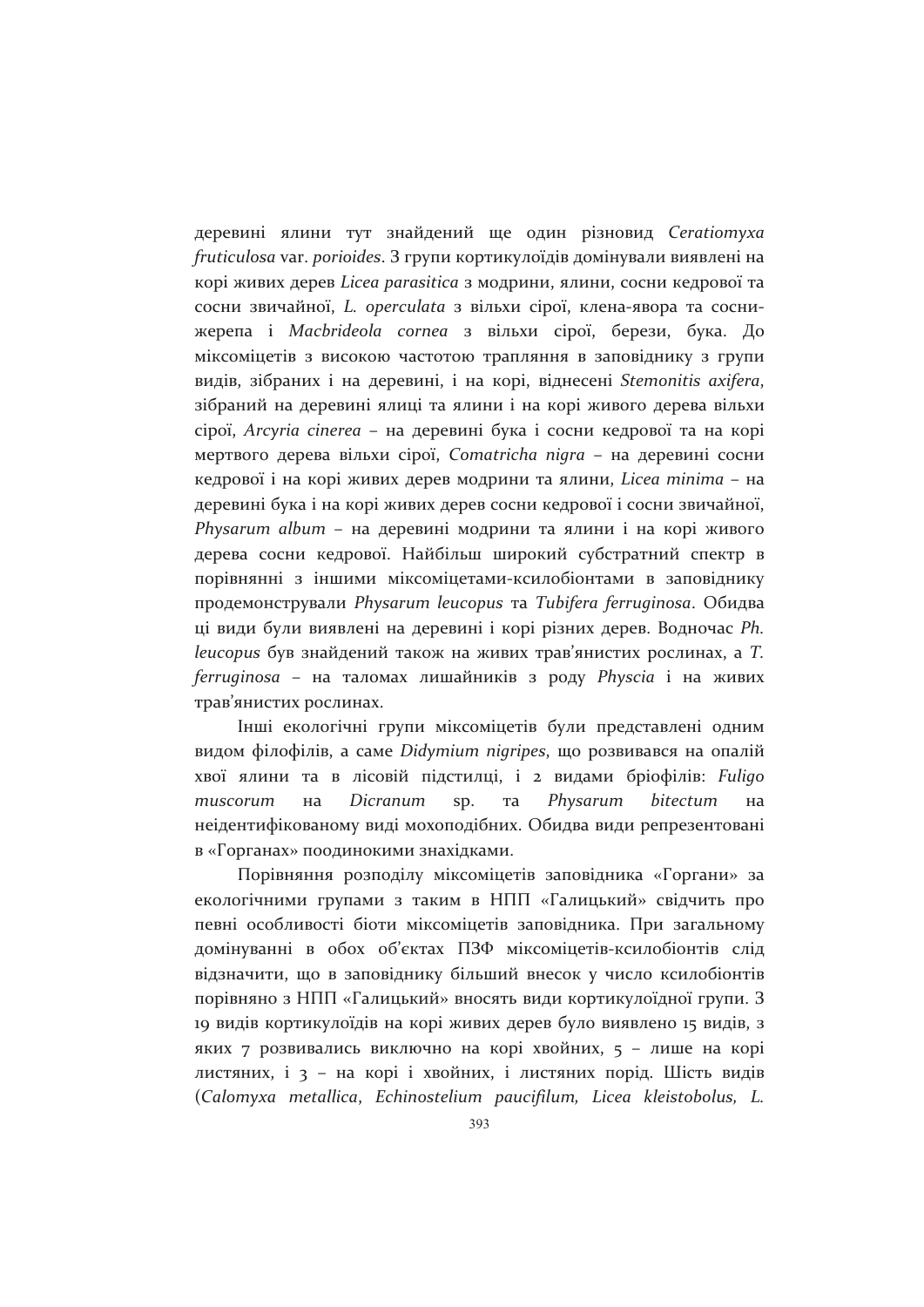operculata, Paradiacheopsis cribrata, P. solitaria) зібрані з кори живих дерев сосни-жерепа, 5 (C. metallica, E. paucifilum, L. kleistobolus, L. parasitica, L. pygmea) утворювали спороношення на корі ялини. На корі живих дерев ялиці знайдені Comatricha variabilis та L. рудтеа, сосни кедрової та сосни звичайної - Echinostelium minutum та L. parasitica, модрини - Comatricha nigra та L. parasitica. На корі живих листяних дерев виявлено 8 видів міксоміцетів, у тому числі на березі - Badhamia panicea, E. paucifilum, P. solitaria, на клені-яворі - Arcyria minuta i L. operculata. По одному виду зареєстровано в заповіднику на корі живих дерев вільхи сірої, бука, верби ламкої (Salix fragilis L.). На корі мертвих дерев знайдено лише 4 види, серед яких Badhamia melanospora на вільсі сірій та Cribraria oregana, Trichia botrytis і T. varia кедровій. З аналізу субстратної сосні приуроченості на кортикулоїдних міксоміцетів заповідника очевидним є їх домінування на корі хвойних порід.

Переважне використання міксоміцетами в якості субстратів рослинних залишків, похідних від хвойних видів-домінантів лісових заповідника, підтверджується аналізом угруповань видової різноманітності цих грибоподібних організмів, асоційованих з субстратами від конкретних видів дерев. З субстратами, утвореними хвойними деревами, тут пов'язано 63 види міксоміцетів, тоді як на субстратах, похідних від листяних деревних порід, зареєстровано вдвічі менше цих грибоподібних організмів (30). Найбільшою видовою різноманітністю міксоміцетів характеризуються субстрати з ялини, на яких виявлено 29 видів міксоміцетів, з яких на мертвій гнилій деревині зареєстровано 20, на корі - 8 і на опалій хвої - один вид. Друге місце серед субстратів, утворених хвойними породами, за видовою різноманітністю міксоміцетів у «Горганах» посідають субстрати з сосни кедрової. На них виявлено 13 видів, у тому числі 8 на корі і 5 на мертвій гнилій деревині та опалих гілках. Субстратам, похідним від сосни кедрової, за кількістю виявлених на них видів міксоміцетів ненабагато поступаються субстрати з ялиці. На них знайдено 10 видів, 8 з яких асоційовані з мертвою деревиною, а 2 – з корою.

Міксоміцети заповідника на субстратах, похідних від листяних деревних порід, розподілилися таким чином. На субстратах,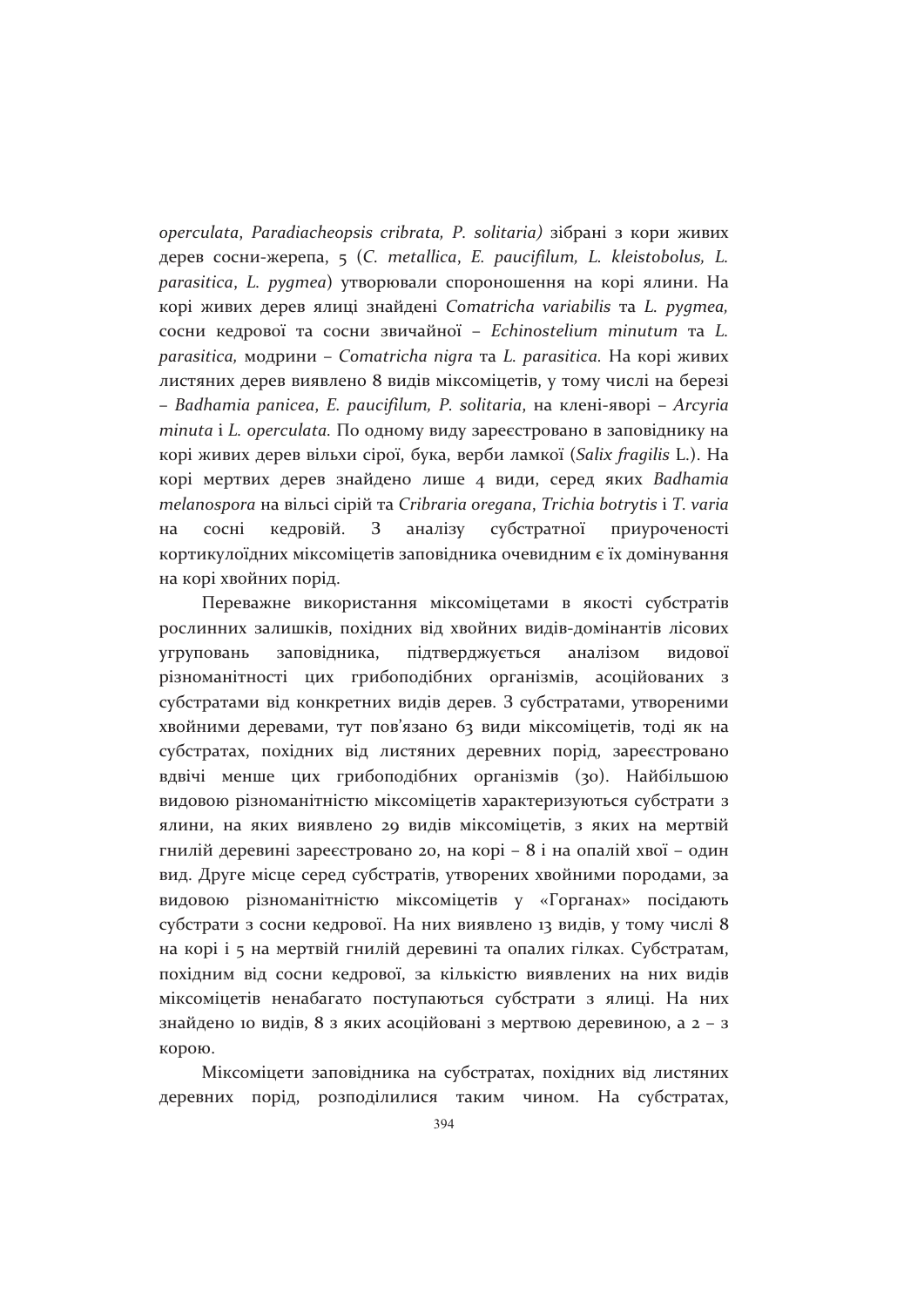утворених буком, виявлено 16 видів цих грибоподібних організмів, у тому числі 13 на гнилій деревині та опалих гілках і 3 на корі. Субстрати, утворені вільхою сірою, підтримували розвиток спороношень 10 видів, 5 з яких пов'язані з гнилою деревиною та опалими гілками, а 5 – з корою живих і мертвих дерев вільхи сірої. По 4 види міксоміцетів зареєстровано на корі живих дерев берези та на мертвій деревині і корі живих дерев клена-явора. Лише один вид знайдений на корі живого дерева верби ламкої. На недеревних субстратах (живі трав'янисті рослини, мохоподібні, лишайники, гриби, інші міксоміцети, лісова підстилка) був виявлений обмежений видовий склад міксоміцетів: на кожному з названих субстратів по одному - два види.

Міксоміцети на територіях трьох досліджених об'єктів ПЗФ Прикарпатських і Карпатських лісів представлені значним видовим багатством. Загальна кількість зареєстрованих видів становить 121, з яких в НПП «Галицький» зібрано 66, НПП «Синевир» - 53, ПЗ «Горгани» - 64 види. Спільним для всіх трьох об'єктів виявився 21 вид, тобто майже 25% всього видового складу. 62 види із загального списку трапляються тільки на території одного з об'єктів, у тому числі в обох НПП знайдено по 19 таких видів у кожному, а в ПЗ «Горгани» – 24 види. 16 видів є спільними для НПП «Галицький» та «Синевир», а 17 видів – для НПП «Галицький» та ПЗ «Горгани».

Результат порівняльного статистичного аналізу міксоміцетів досліджених об'єктів ПЗФ з використанням кластерного аналізу, а саме методу Уорда та відстані sum, представлений на відповідній дендрограмі (Рис. 1), продемонстрував, що міксоміцети НПП «Галицький» та «Синевир» виявилися близькими між собою, утворивши окремий кластер на відстані 7,7. Міксоміцети ПЗ «Горгани» відокремилися від згаданих НПП (відстань 8,63), що свідчить про відмінність його видового складу від попередніх двох. Однак, не можна стверджувати і про значну подібність видового складу міксоміцетів обох НПП, оскільки їх об'єднання на відстані 7,7 показує, скоріше за все, наявність у кожному з них «своїх», характерних тільки для того або іншого НПП, видів міксоміцетів, що, у свою чергу, підкреслює відмінність лісорослинних умов зростання цих грибоподібних організмів. Як вже було відзначено, в НПП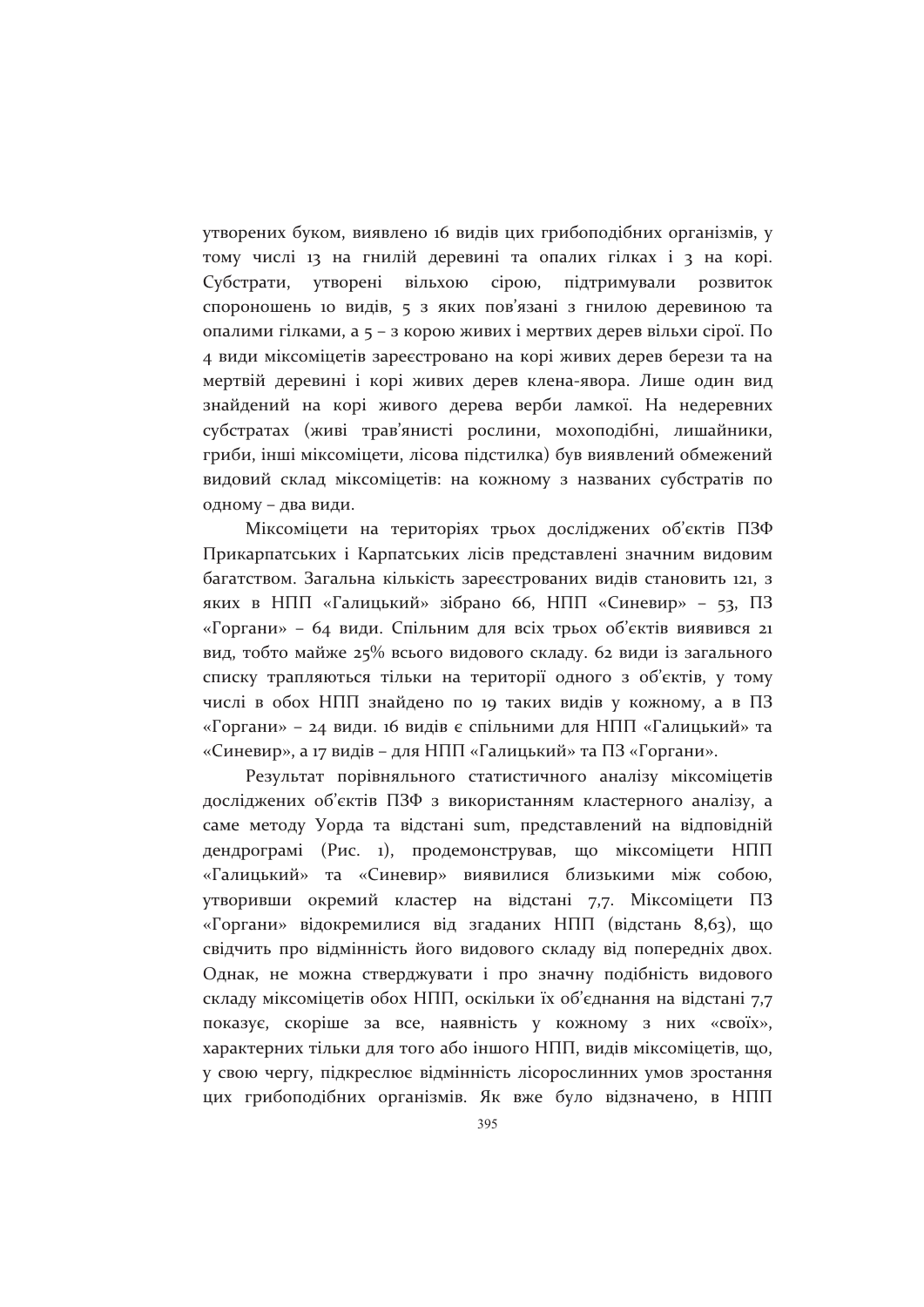«Галицький» це домінування широколистяних лісів і похідних від видів дерев-домінантів субстратів для розвитку міксоміцетів, в першу чергу, утворених грабом та дубом, на яких в парку зібрано 29 і 27 видів міксоміцетів відповідно. У НПП «Синевир» поряд з чистими хвойними (ялиновими та ялицевими) лісами є чимало лісів, де до ялини та ялиці домішується бук, який значно збагачує набір субстратів, похідних від хвойних порід. Є тут і чисті букові ліси, навіть праліси з бука лісового. Водночас збагачується і видовий склад міксоміцетів, з яких 35 видів зібрані на субстратах з бука, 26 видів – на субстратах з ялини.



#### Дендрограма подібності зразків міксоміцетів 3-х Рис. 1. досліджених об'єктів ПЗФ Прикарпатських та Карпатських лісів

У залежності від типу субстратів, на яких були зібрані зразки, сформовані групи, об'єднані за принципом належності до певних видів утворюючих їх дерев-едифікаторів (Abies alba, Alnus glutinosa, A. incana, Betula pendula, Carpinus betulus, Fagus sylvatica, Fraxinus excelsior, Populus tremula, Quercus robur, Tilia cordata) aбо, іншими словами, до певних типів лісу (Табл. 2). Для отримання розподілу видів міксоміцетів в залежності від типу субстрату був застосований аналіз відповідностей, в результаті якого була отримана діаграма (Рис. 2), на якій чітко представлено 7 комплексів, що об'єднали види міксоміцетів за критерієм приналежності до певних груп субстратів. Серед них I, III і V комплекси є характерними тільки для НПП «Галицький», ПЗ «Горгани» та НПП «Синевир» відповідно, а II, IV, VI і VII об'єднують в своєму складі види, представлені на території двох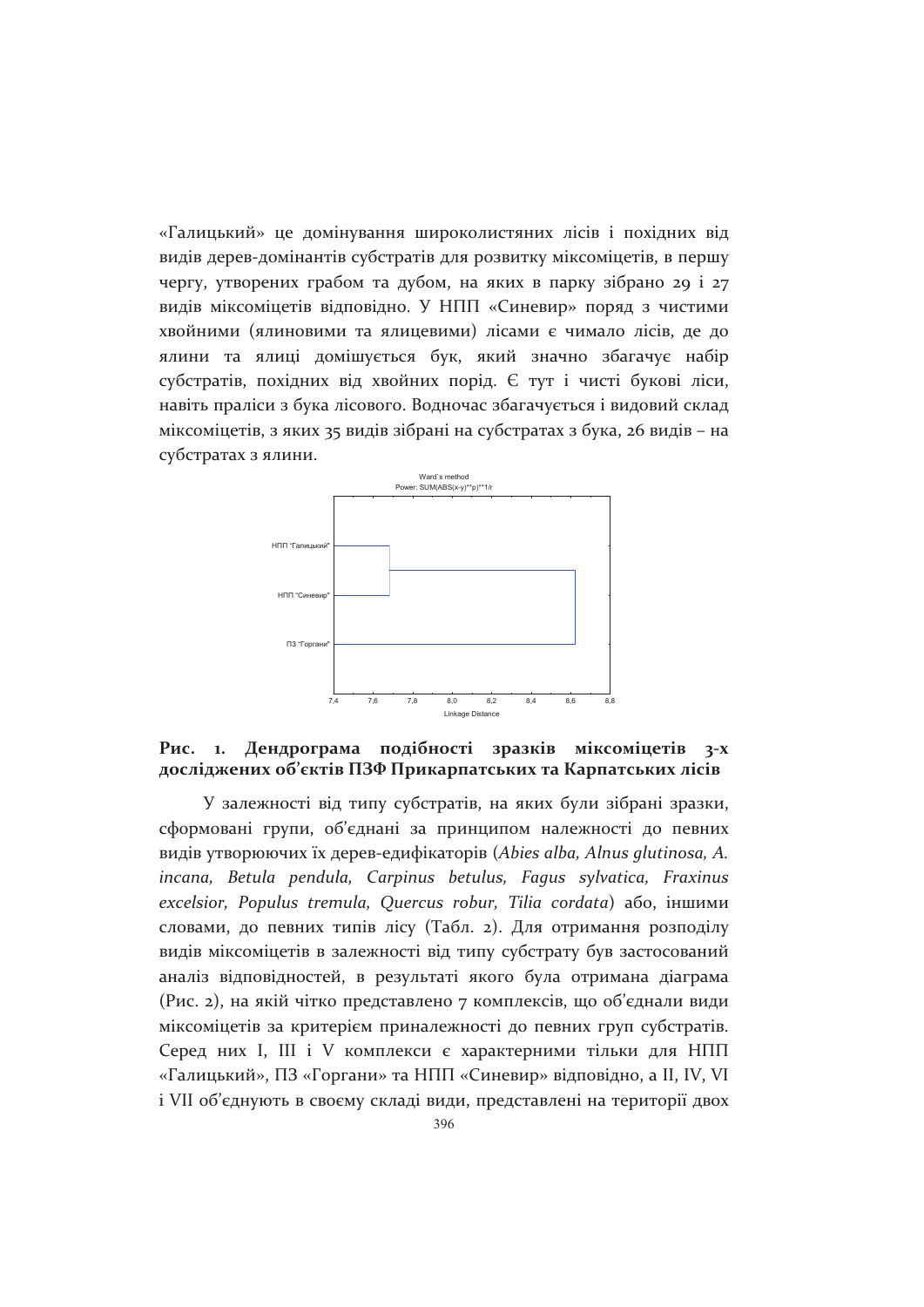або всіх трьох досліджених об'єктів ПЗФ. Крім того, на діаграмі можна побачити приуроченість видового складу міксоміцетів до певних типів лісів. Основна і суттєва відмінність полягає в тому, що грабові та букові ліси, які формують субстратні групи, притаманні тільки для НПП «Галицький», інші типи лісів в певній пропорції представлені на території всіх трьох досліджених об'єктів ПЗФ.

#### Таблиця 2

### Основні типи лісів досліджених об'єктів ПЗФ Прикарпатських та Карпатських лісів

| $N^{\circ}$ $\Pi/\Pi$ | Типи лісів                                                                                                                                                                                                                                                                     |
|-----------------------|--------------------------------------------------------------------------------------------------------------------------------------------------------------------------------------------------------------------------------------------------------------------------------|
| 1.                    | Вільхові: Alnus glutinosa (L.) Gaertn., A.<br>incana (L.) Moench                                                                                                                                                                                                               |
|                       |                                                                                                                                                                                                                                                                                |
| 2.                    | Букові: Fagus sylvatica L.                                                                                                                                                                                                                                                     |
| 3.                    | Грабові: Carpinus betulus L.                                                                                                                                                                                                                                                   |
| 4.                    | Ялиново-смерекові: Pinus sylvestris L., Abies<br>alba Mill.                                                                                                                                                                                                                    |
| 5.                    | Дубові: Quercus robur L.                                                                                                                                                                                                                                                       |
| 6.                    | Лісові породи-домішки до основних типів<br>лісу (береза, клен-явір, клен, ясен, тополя,<br>липа, черешня): Betula pendula Roth., Acer<br>pseudoplatanus L., A. platanoides L., Fraxinus<br>excelsior L., Populus tremula L., Tilia cordata<br>Mill., Cerasus avium (L.) Moench |

Для встановлення близькості видового складу міксоміцетів досліджених об'єктів ПЗФ був розрахований індекс подібності Туллосса (Табл. 3), згідно якого НПП «Галицький» та «Синевир» виявилися близькими за видовим складом з коефіцієнтом Т = 0.543; НПП «Галицький» і ПЗ «Горгани» з Т = 0.561; НПП «Синевир» і ПЗ «Горгани» з Т = 0.394. Оскільки коефіцієнти подібності між парами досліджених об'єктів є близькими до 0.5 (шкала оцінки вираховується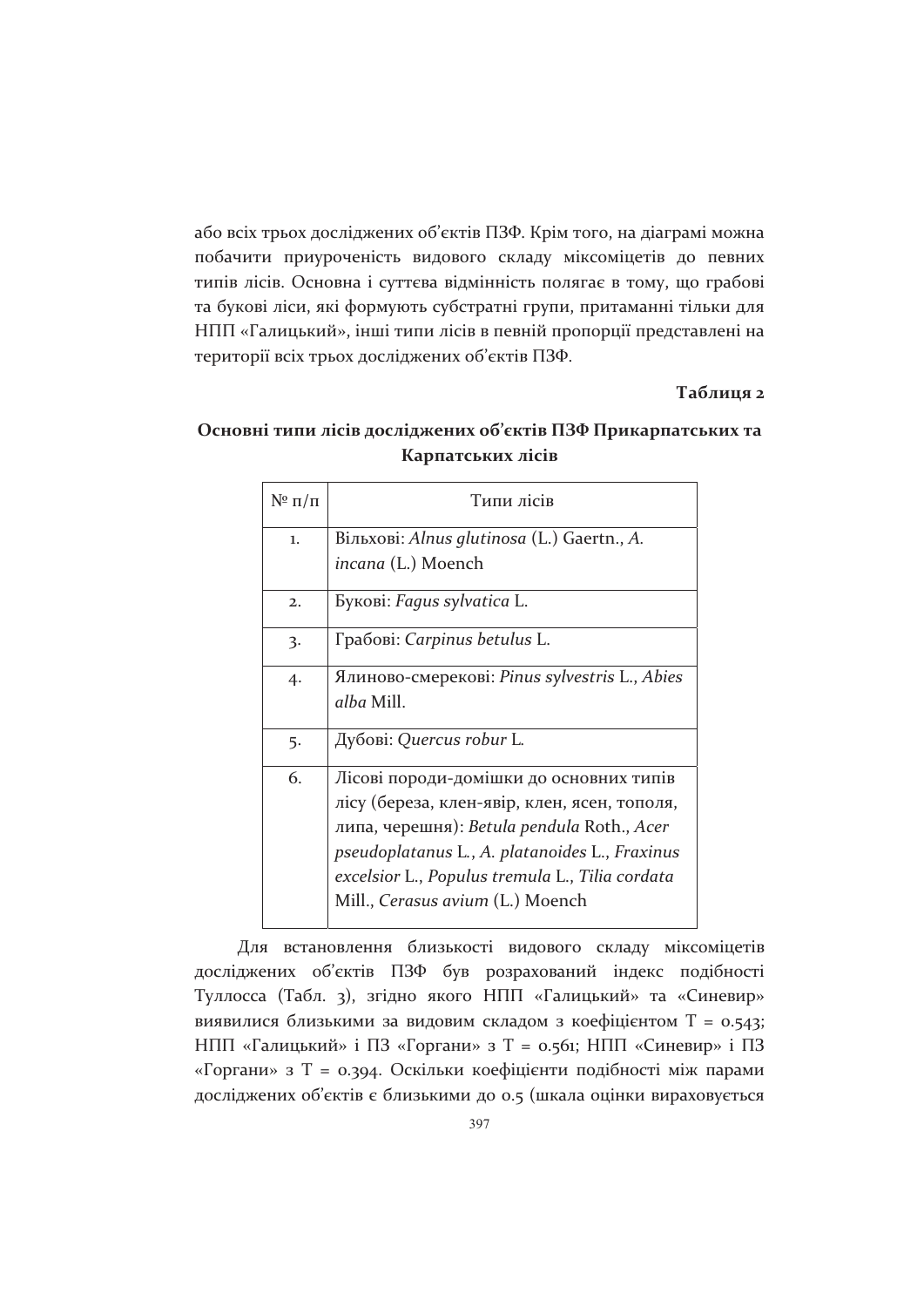від о до 1), то говорити можна не про подібність видового складу досліджених об'єктів ПЗФ, а, скоріш за все, про оригінальність видового складу кожного з них окремо. Зауважимо також, що незначний коефіцієнт подібності видового складу міксоміцетів НПП «Синевир» і ПЗ «Горгани» взагалі свідчить не про подібність, а про своєрідність мікобіоти кожного з них.

#### Таблиця з

| Об'єкти ПЗФ     | НПП "Галицький" | НПП "Синевир" | ПЗ<br>"Горгани" |
|-----------------|-----------------|---------------|-----------------|
| НПП "Галицький" |                 | 0.543         | 0.561           |
| НПП "Синевир"   | 0.543           |               | 0.394           |
| ПЗ "Горгани"    | 0.561           | 0.394         |                 |

### Значення індексу подібності Туллосса досліджених об'єктів ПЗФ Прикарпатських та Карпатських лісів

Чітке відокремлення видового складу міксоміцетів  $\Pi$ <sub>3</sub> «Горгани» зумовлено домінуванням тут хвойних деревостанів, насичених оригінальними лісоутворювальними породами. Крім розповсюджених у Карпатах ялини та ялиці, тут в лісах з цих порід доволі часто трапляється сосна кедрова європейська, збереглися ділянки сосни звичайної, на високогір'ї поширена сосна-жереп, зустрічається модрина європейська. Таке багатство видів хвойних вплинуло на те, що переважна більшість міксоміцетів пов'язана з похідними від них субстратами: 28 видів виявлено на субстратах з ялини, 13 - з сосни кедрової, 10 - з ялиці, тоді як на субстратах з буку зібрано 15 видів, вдвічі менше, ніж на цьому ж субстраті в НПП «Синевир».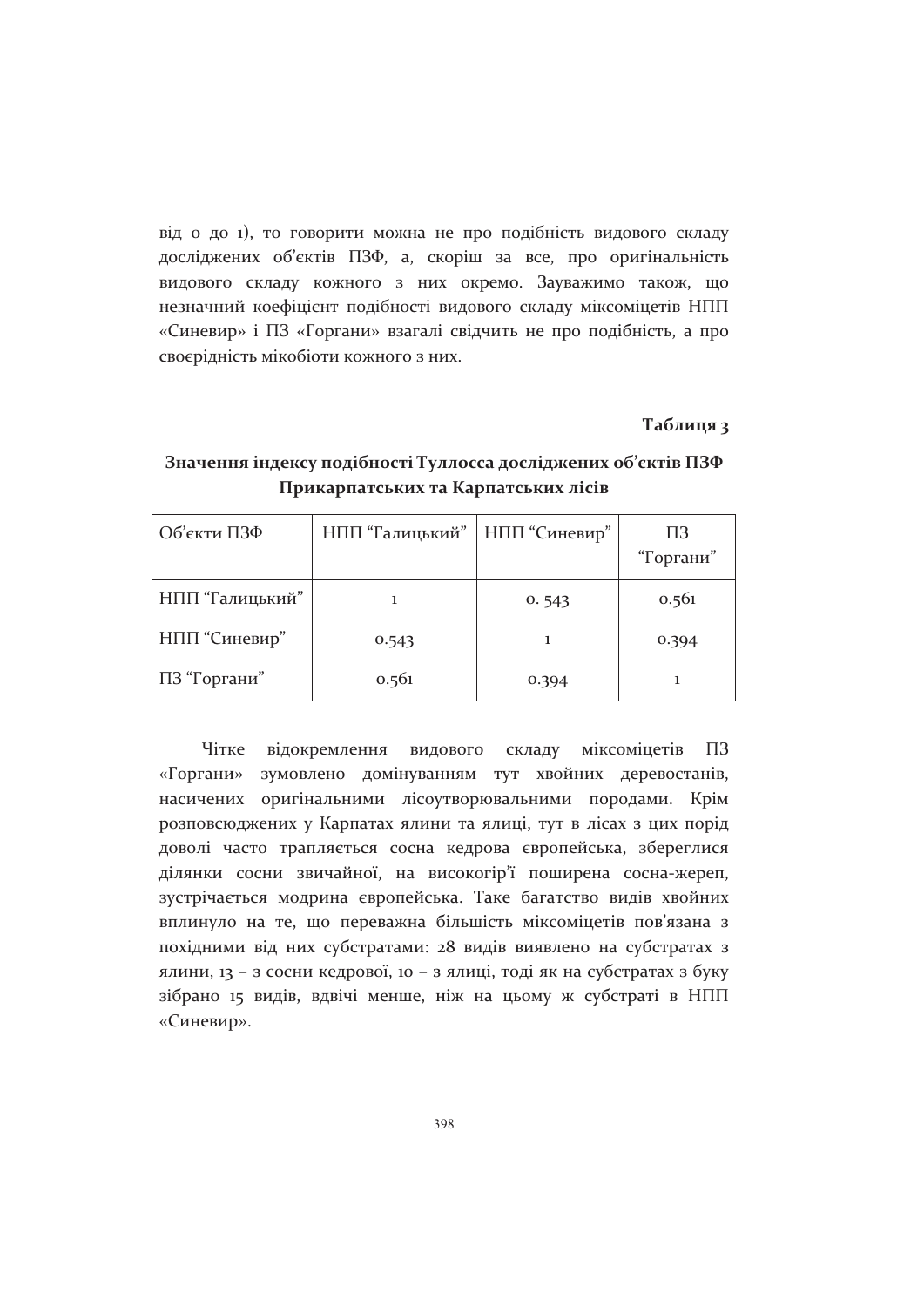### Висновки

1. Відміни в таксономічній структурі міксоміцетів трьох досліджених об'єктів ПЗФ чітко проявилися на рівні провідних порядків та родів. У НПП «Галицький» за видовим багатством, як провідні, визначено порядок Trichiales (20 видів) та рід Агсугіа (9), у НПП «Синевир» порядок Physarales (18), рід Physarum (7) і в ПЗ «Горгани» - порядок Liceales (19), pig Cribraria (7).

2. В усіх трьох об'єктах ПЗФ за субстратною приуроченістю встановлено значне переважання видів-ксилобіонтів, серед яких домінували представники ксилофільної екологічної групи (в НПП «Галицький» - 49, в НПП «Синевир» - 44 і в ПЗ "«Горгани» - 33 види). Екологічна група кортикулоїдних міксоміцетів, які розвиваються на корі дерев, репрезентована меншим числом видів: в ПЗ "Горгани" їх знайдено 19, в НПП «Галицький» - 12, а в НПП «Синевир» - лише з види. З екологічних груп філофілів, гербофілів, бріофілів, карпофілів виявлені поодинокі види, лише в НПП «Синевир» зареєстровано 6 видів нівальних міксоміцетів-гербофілів на залишках трав'янистих рослин.

3. Аналіз розподілу міксоміцетів за субстратами, похідними від основних лісоутворювальних порід, показав високу їх лабільність у виборі різних субстратів і водночас певні уподобання до субстратів, утворених конкретними деревними породами. В НПП «Галицький» найбільшим видовим багатством міксоміцетів відрізнялись субстрати з граба (29 видів) та дуба (27), в НПП «Синевир» – з бука (35) та ялини  $(26)$  і в ПЗ «Горгани» – ялини  $(28)$  та бука  $(15)$ .

4. Відміна між міксоміцетами, з одного боку, НПП "Галицький", з іншого, НПП «Синевир» та ПЗ «Горгани» визначається і за субстратною приуроченістю цих грибоподібних організмів. У НПП «Галицький» міксоміцети в своєму розвитку асоційовані переважно з субстратами, похідними від листяних порід, в НПП «Синевир» більш або менш рівномірно використовують субстрати, утворені як листяними, так і хвойними породами, а в ПЗ «Горгани» надають перевагу субстратам, похідним від хвойних, що відбиває склад видівдомінантів лісових угруповань обстежених об'єктів. Спостереження за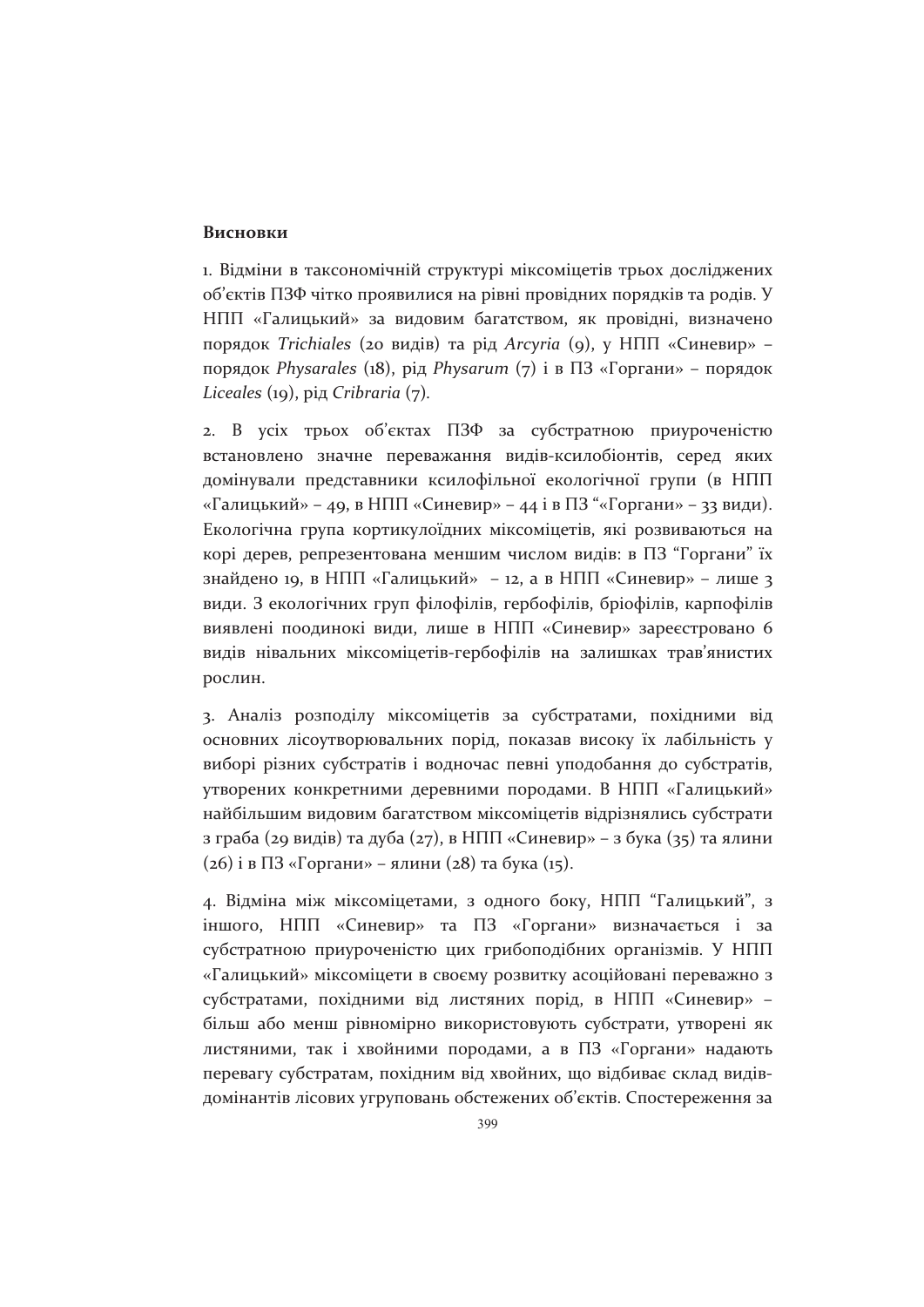розвитком міксоміцетів у різних типах лісу свідчать, що їх зв'язок з субстратом не є облігатним: він змінюється в залежності від фітоценотичного статусу лісового угруповання.

5. Результати порівняльного статистичного аналізу міксоміцетів досліджених об'єктів ПЗФ з використанням кластерного аналізу, аналізу відповідностей та розрахований індекс подібності Туллосса продемонстрували відносну близькість НПП «Галицький» та «Синевир» і певну відокремленість ПЗ «Горгани». Отримані коефіцієнти близькості досліджених об'єктів ПЗФ Прикарпатських та Карпатських лісів засвідчили, в першу чергу, про оригінальність та своєрідність, а не про подібність та ідентичність видового складу біоти міксоміцетів кожного з них.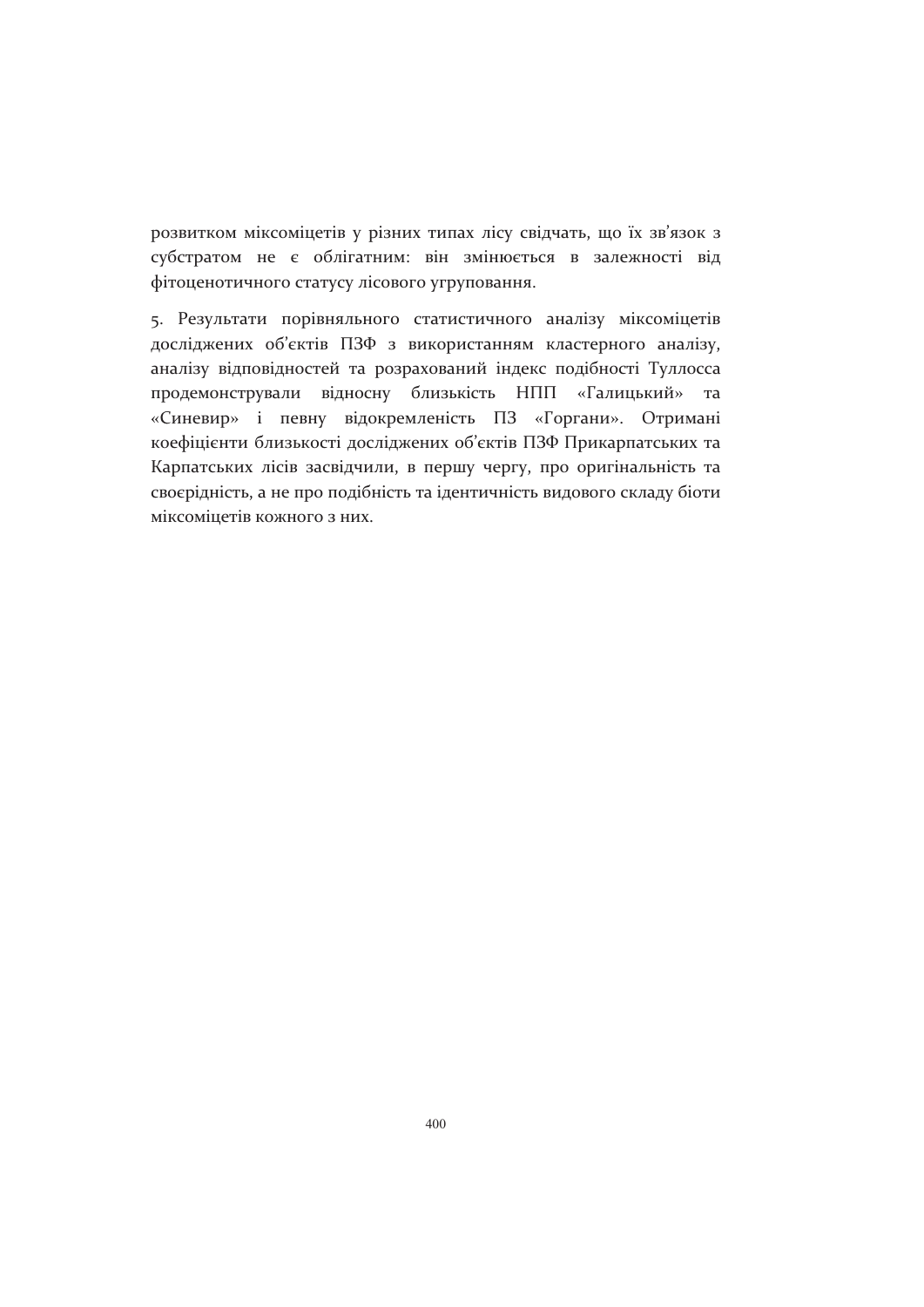

Рис. 2. Діаграма розподілу видів міксоміцетів 3-х об'єктів ПЗФ Прикарпатських та Карпатських лісів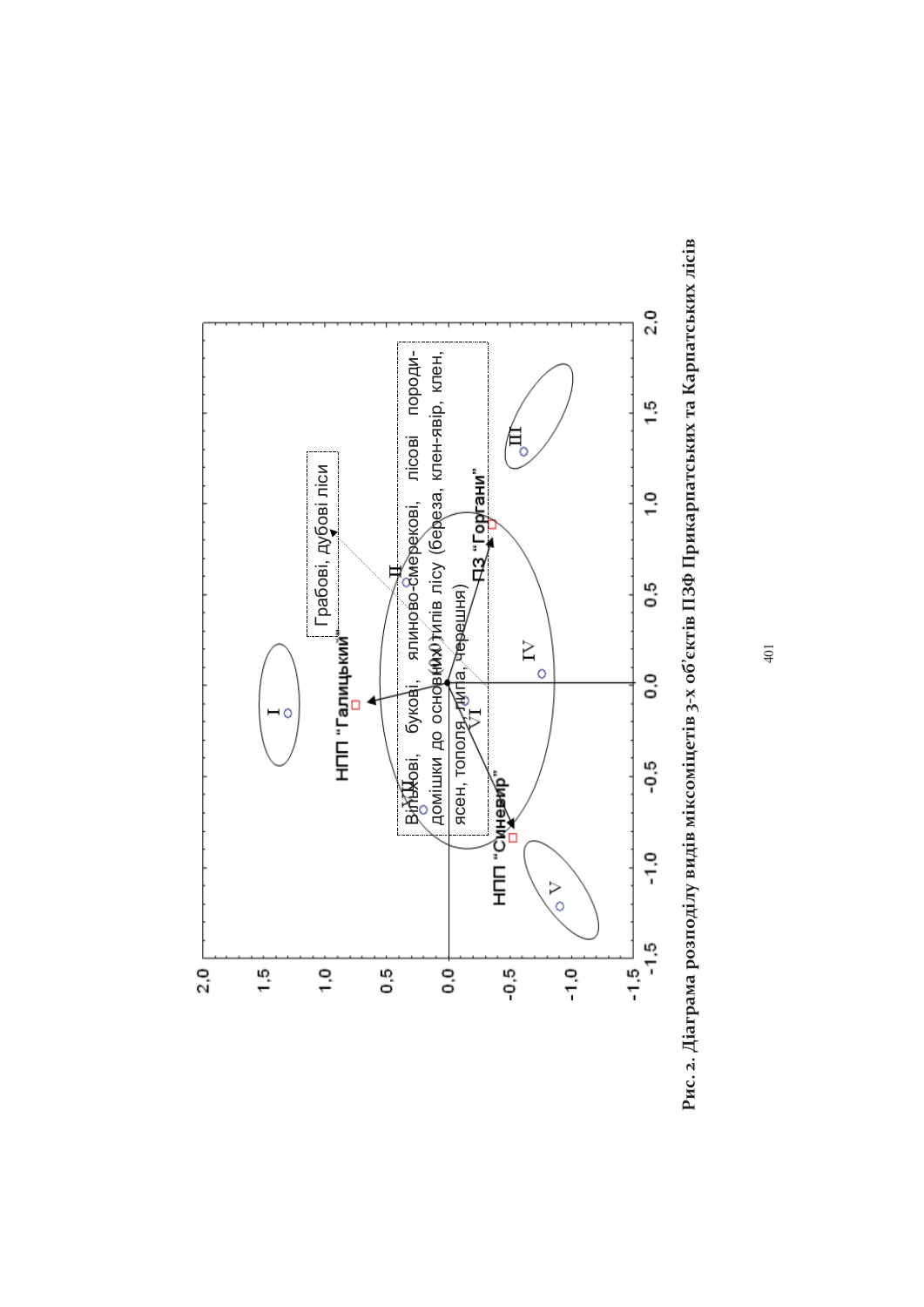### Примітки:

| I.   | Arcyria affinis, Arcyria insignis, Arcyria stipata, Badhamia utricularis,<br>Cribraria cancellata var. fusca, Diachea leucopodia, Licea scintillans,<br>Lycogala flavofuscum, Lycogala terrestre, Paradiacheopsis longipes,<br>Physarum bivalve, Physarum conglomeratum, Reticularia jurana,<br>Stemonitis smithii, Stemonitis splendens, Stemonitopsis typhina var.<br>similis, Symphytocarpus amaurochaetoides, Symphytocarpus flaccidus,<br>Trichia affinis                                                                     |
|------|------------------------------------------------------------------------------------------------------------------------------------------------------------------------------------------------------------------------------------------------------------------------------------------------------------------------------------------------------------------------------------------------------------------------------------------------------------------------------------------------------------------------------------|
| II.  | Arcyria minuta, Arcyria obvelata, Badhamia melanospora, Ceratiomyxa<br>fructiculosa var. perioides, Clastoderma debaryanum, Cribraria<br>argillacea, Cribraria persoonii, Echinostelium minutum, Fuligo<br>leviderma, Licea kleistobolus, Lycogala conicum, Lycogala exiguum,<br>Paradiacheopsis cribrata, Perichaena chrysosperma, Perichaena<br>corticalis, Reticularia lycoperdon, Trichia scabra                                                                                                                               |
| III. | Arcyria major, Badhamia panicea, Calomyxa metallica, Comatricha<br>variabilis, Cribraria oregana, Cribraria purpurea, Cribraria pyriformis,<br>nigripes,<br>Didymium squamulosum, Echinostelium<br>Didymium<br>paucifilum, Fuligo muscorum, Fuligo septica var. candida, Licea<br>operculata, Licea parasitica, Licea pygmaea, Licea variabilis, Lindbladia<br>tubulina, Macbrideola cornea, Paradiacheopsis solitaria, Physarum<br>bitectum, Physarum contextum, Physarum leucopus, Stemonitopsis<br>gracilis, Trichia persimilis |
| IV.  | Cribraria rufa, Licea minima, Physarum flavicomum, Physarum<br>psittacinum                                                                                                                                                                                                                                                                                                                                                                                                                                                         |
| V.   | Arcyria ferruginea, Arcyria helvetica, Badhamia macrocarpa, Diderma<br>niveum,<br>Diderma<br>spumaroides,<br>alpinum,<br>Diderma<br>Didymium<br>melanospermum, Fuligo cinerea, Lamproderma spinulosporum,<br>Lepidoderma alpestroides, Lepidoderma chailleti, Licea belmontiana,<br>Paradiacheopsis fimbriata, Physarum albescens, Physarum cinereum,<br>Physarum citrinum, Stemonitis fusca var. rufescens, Stemonitopsis<br>hyperopta, Trichia decipiens var.olivacea                                                            |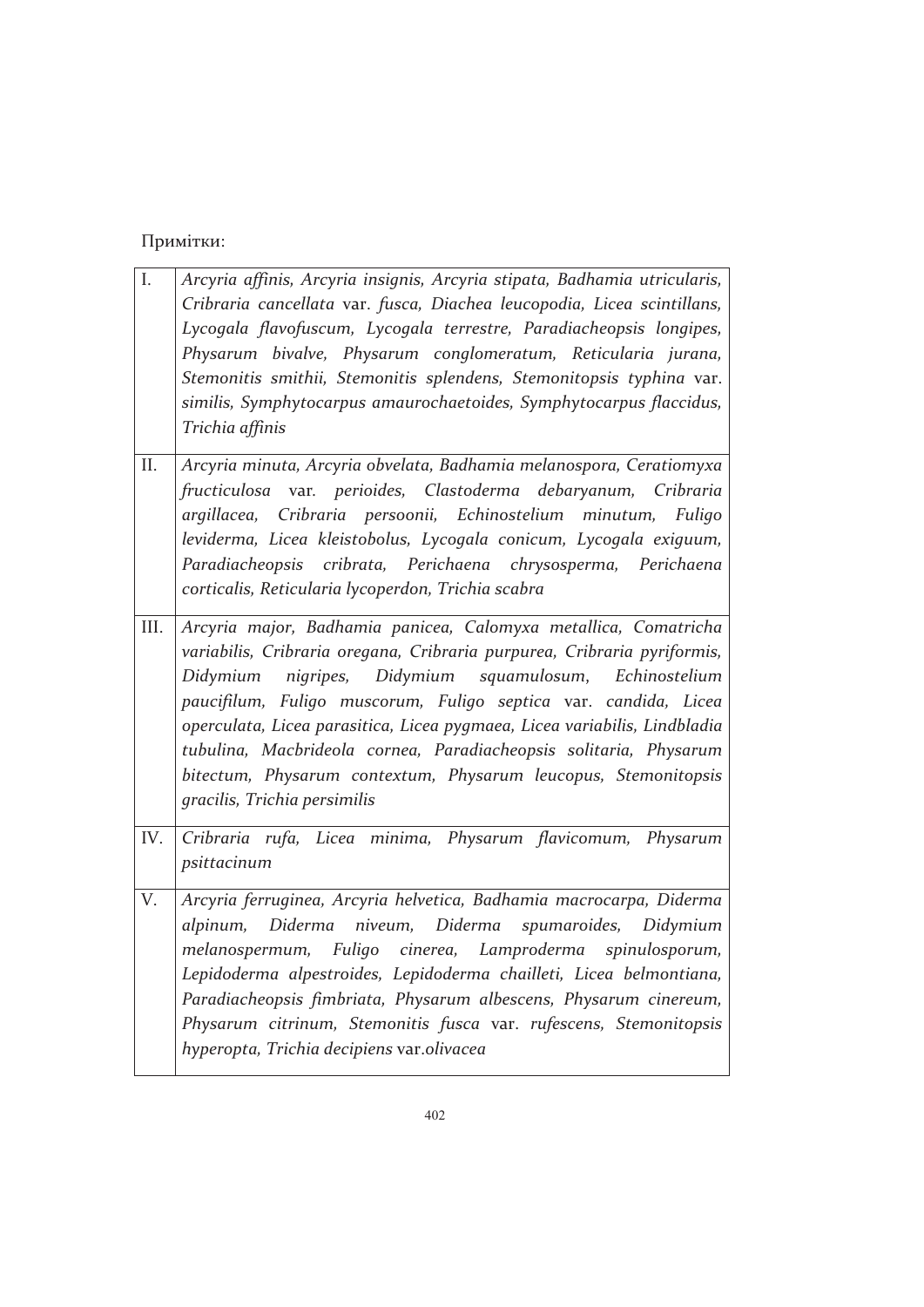| VI. | Arcyria cinerea, Arcyria incarnata, Arcyria pomiformis, Ceratiomyxa       |
|-----|---------------------------------------------------------------------------|
|     | fructiculosa var. fructiculosa, Comatricha elegans, Comatricha nigra,     |
|     | Craterium minutum, Cribraria cancellata var. cancellata, Fuligo septica   |
|     | f. flava, Hemitrichia serpula, Lycogala epidendrum, Metatrichia           |
|     | vesparia, Physarum album, Physarum viride var. viride, Stemonitis         |
|     | axifera, Stemonitis fusca var. fusca, Trichia botrytis, Trichia decipiens |
|     | var. decipiens, Trichia favoginea, Trichia varia, Tubifera ferruginosa    |
|     |                                                                           |
| VII | Arcyria denudata, Collaria arcyrionema, Cribraria aurantiaca, Cribraria   |
|     | tenella, Diderma effusum, Diderma testaceum, Fuligo candida, Fuligo       |
|     | septica f. septica, Hemitrichia clavata, Physarum viride var. aurantium,  |
|     | Stemonitis flavogenita, Stemonitis fusca var. nigrescens, Stemonitis      |
|     | splendens var. webberi, Stemonitis virginiensis, Stemonitopsis amoena,    |
|     | Stemonitopsis microspora, Stemonitopsis typhina var. typhina              |

#### СПИСОК ВИКОРИСТАНИХ ДЖЕРЕЛ

Васягина М. П., Бызова З. М., Головенко И. Н. Флора споровых растений Казахстана. Т. Х. Низшие грибы и миксомицеты (Phycomycetes et Myxomycetes). – Алма-Ата: Наука КазССР, 1977. – 348 с.

Дудка I. О., Кривомаз Т. I. Нові дані про видове різноманіття міксоміцетів національного природного парку «Синевир» // Біологічне різноманіття природно-заповідних об'єктів Карпат: матеріали Між нар. наук конф., присв. 25-річчю створення нац. природ. парку «Синевир» (Україна, с. Синевир, 25-27 червня 2014 р.). - Ужгород: Патент, 2014. - С.  $54 - 59.$ 

Землянская И. В. Миксомицеты степей и пустынь южного Поволжья: автореф. дисс. ... канд. биол. наук. - СПб, 2003. - 20 с.

Кривомаз Т. I. Таксономічна структура і особливості екології міксоміцетів лісів України: автореф. дис. ... канд. біол.. наук. - Київ,  $2010. - 29$  C.

Леонтьев Д. В. Флористический анализ в микологии. - Харьков,  $2007. - 108$  C.

Леонтьев Д. В. Общая биология: система органического мира. Конспект лекций. - Харьков: ХГЗВА, 2013. - 84 с.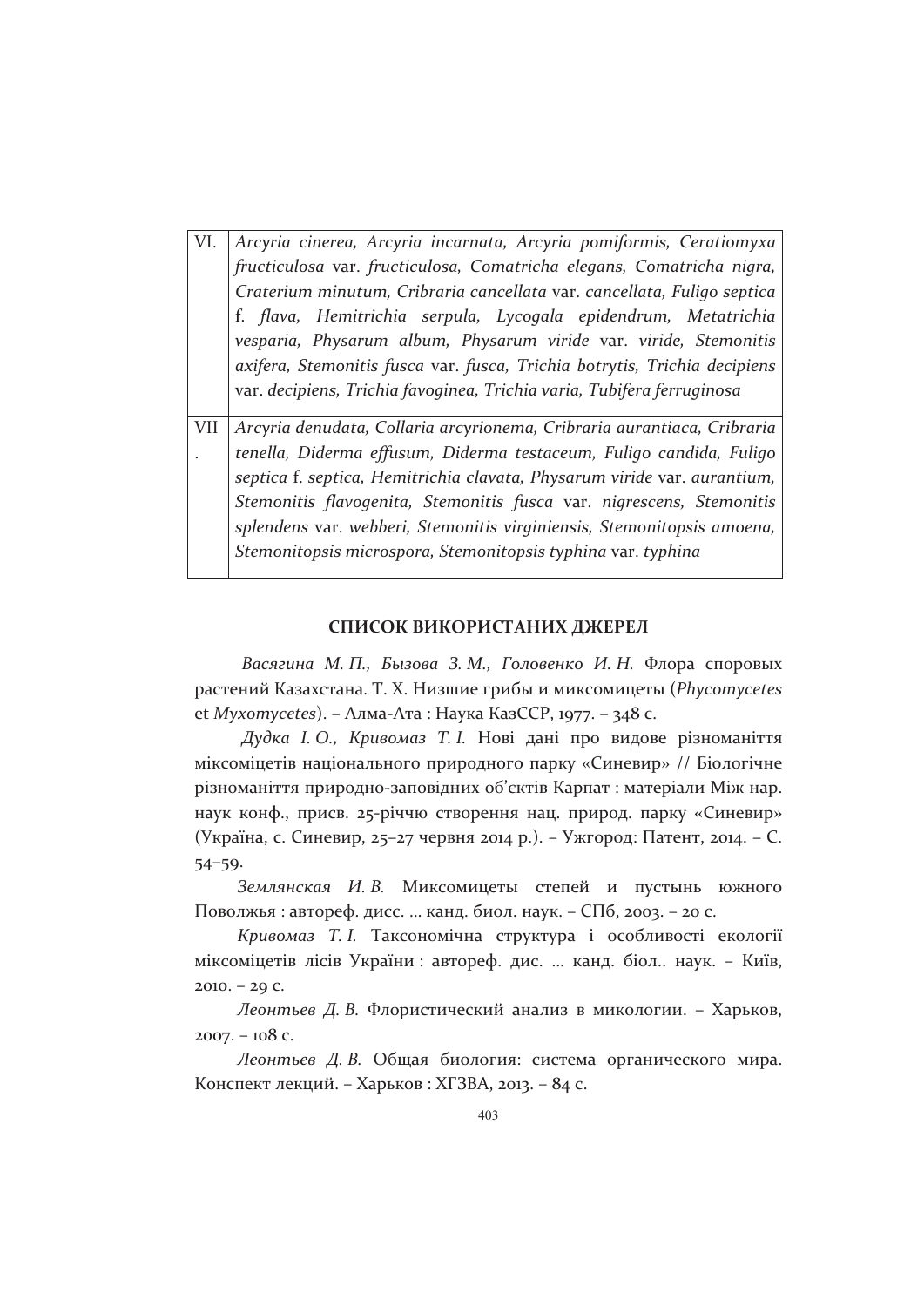Леонтьєв Д. В, Дудка І. О., Кочергіна А. В., Кривомаз Т. І. Міксоміцети національного природного парку «Синевир» // Укр. ботан. журн. – 2010. – 67,  $N^{\circ}$  4. – С. 615–622.

Леонтьєв Д. В, Дудка І. О., Маланюк В. Б., Кочергіна А. В. Міксоміцети Галицького національного природного парку // Укр. ботан. журн. - 2011. - 68, № 4. - С. 604-617.

Леонтьєв Д. В, Дудка І. О., Маланюк В. Б., ван Хууф Й. П. М. Міксоміцети природного заповідника «Горгани» // Укр. ботан. журн. -2013. – 70,  $N^{\circ}$  1. – C. 94–102.

Новожилов Ю. К. Определитель грибов России: отдел Слизевики. Вып. 1. Класс Миксомицеты. - СПб : Наука, 1993. - 288 с.

Новожилов Ю. К. Миксомицеты (класс Myxomycetes) России: таксономический состав, экология и география : автореф. дисс. ... докт. биол. наук. - СПб, 2005. - 48 с.

Ольдендорфер М. С. Кластерный аналіз: Факторный, дискриминантный и кластерный анализ / М. С. Ольдендорфер, Р. К. Блешфильд. - М. : Мир, 1989. - С. 139-215.

Попович С. Ю., Тюх Ю. Ю., Субота В. В. НПП Синевир // Фіторізноманіття заповідників і національних природних парків України. Ч.2. Національні природні парки / За ред. В. А. Онищенка і Т. Л. Андрієнко. - К.: Фітосоціоцентр, 2012. - С. 457-471.

Чорней I.I., Токарюк А.I., Буджак В.В. ПЗ Горгани // Фіторізноманіття заповідників і національних природних парків України. Ч.1. Біосферні заповідники. Природні заповідники / За ред. В. А. Онищенка і Т. Л. Андрієнко. - К.: Фітосоціоцентр, 2012. - С. 94-101.

Шумська Н. В., Онищенко В. А., Маланюк В. Б. НПП Галицький // Фіторізноманіття заповідників і національних природних парків України. Ч.2. Національні природні парки / За ред. В. А. Онищенка і Т. Л. Андрієнко. - К.: Фітосоціоцентр, 2012. - С. 105-123.

Arnould C., Fefelov K., Fenouil T., Fiore-Donno A. M., Haugli K., Hayova V., Kryvomaz T., Lavoise C., Leontyev D., Mc Hugh R., Meyer M., Michaud A.,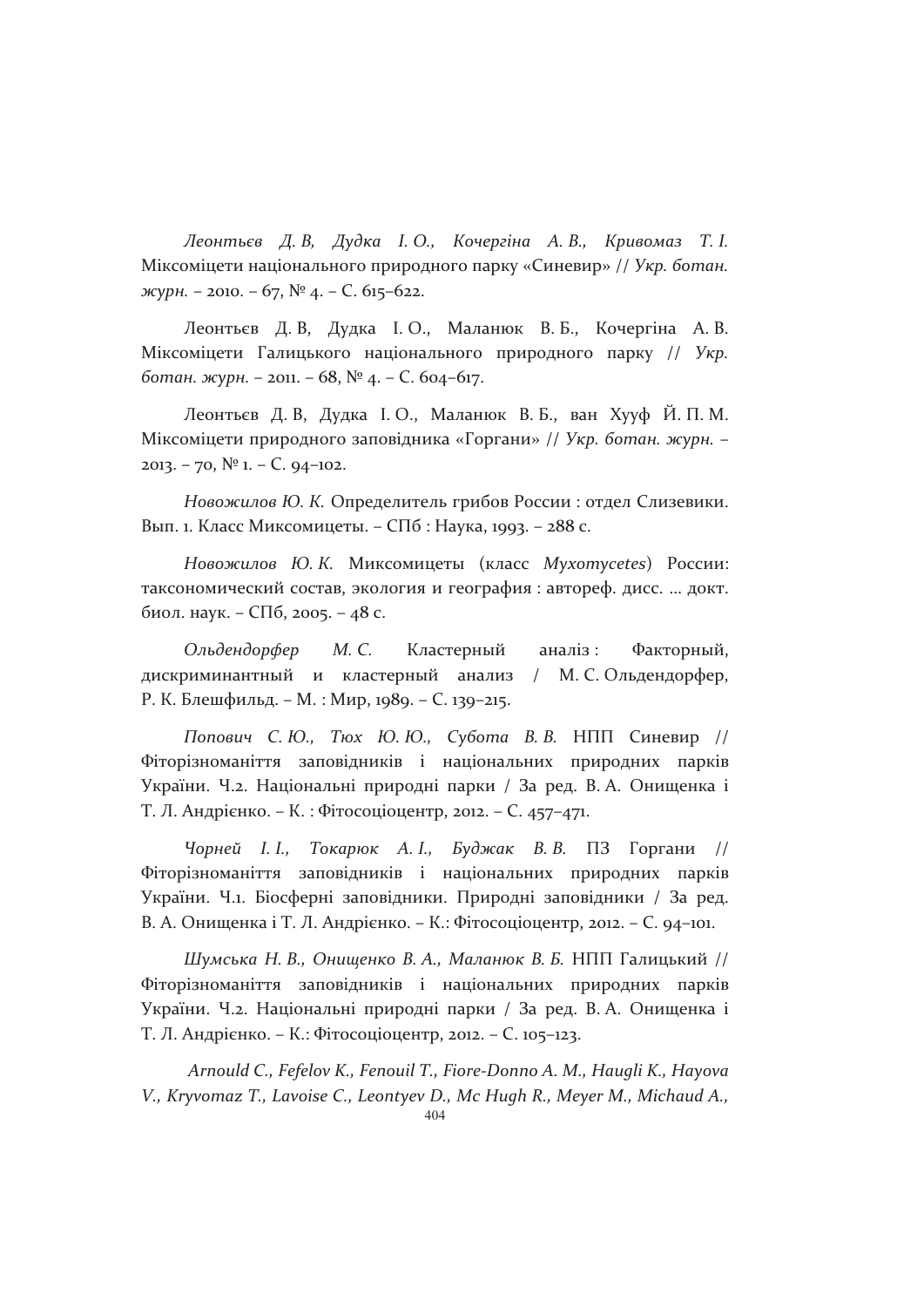*Rouvière F., Rouvière M., Seraoui H., Zemlyanskaya I.*- Nivicolous myxomycetes in Ukrainian Carpathians // Abstracts of 6<sup>th</sup> International Congresson the Systematics and Ecology of Myxomycetes. – Yalta, 4–10 October 2008. – P. 80.

Dudka I. O., Leontyev D. V. Myxomycetes in virgin forests of Carpathian biosphere reserve // Біологічні студії. – 2011. – Т. 5, № 1. – Р. 45–56.

Dudley N., Vallauri D. Deadwood – living forests. – 2004 (http: //www.panda.org/ europe/forests).

Greenacre M. J. Theory and applications of correspondence analysis. -London: Academic Press, 1984. – 364 p.

Ing B. The Myxomycetes of Britain and Ireland. An Identification Handbook. – Slough: Richmond Publishing Co Ltd, 1999. – 374 p.

Kirk P.M., Ansell A.E. Authors of Fungal Names. - Wallingford: Internat.l Mycological Institute; An Institute of C A B International, 1992. -95 p.

Lado C. Nomenmyx. A nomenclatural taxabase of *Myxomycetes*. – Madrid: Cuadenos de Trabajo de Flora Micologica Iberica, 2001. – 224 p.

Lado C. An online nomenclature information system of *Eumycetozoa*. – 2010 (http: //www.nomen.eumycetozoa.com).

Lado C., Pando F. Flora Micologica Iberica. Vol. 2. Myxomycetes, 1. Ceratiomyxales, *Echinosteliaies, Liceales, Trichiales.* – Madrid: Cuadenos de Trabajo, 1997. – 323 p.

Martin G. W., Alexopoulos C.J. The Myxomycetes. – Iowa City : Iowa Univ. Press, 1969. – 560 p.

Mosyakin S. L., Fedoronchuk M. M. Vascular Plants of Ukraine. A nomenclatural Checklist. – Kiev: NAS of Ukraine; M.G. Kholodny Institute of Botany, 1999. – 345 p.

Nannenga-Bremekamp N.*E.* A Guide to Temperate Myxomycota. – Bristol: Biopress Ltd., 1991. – 410 p.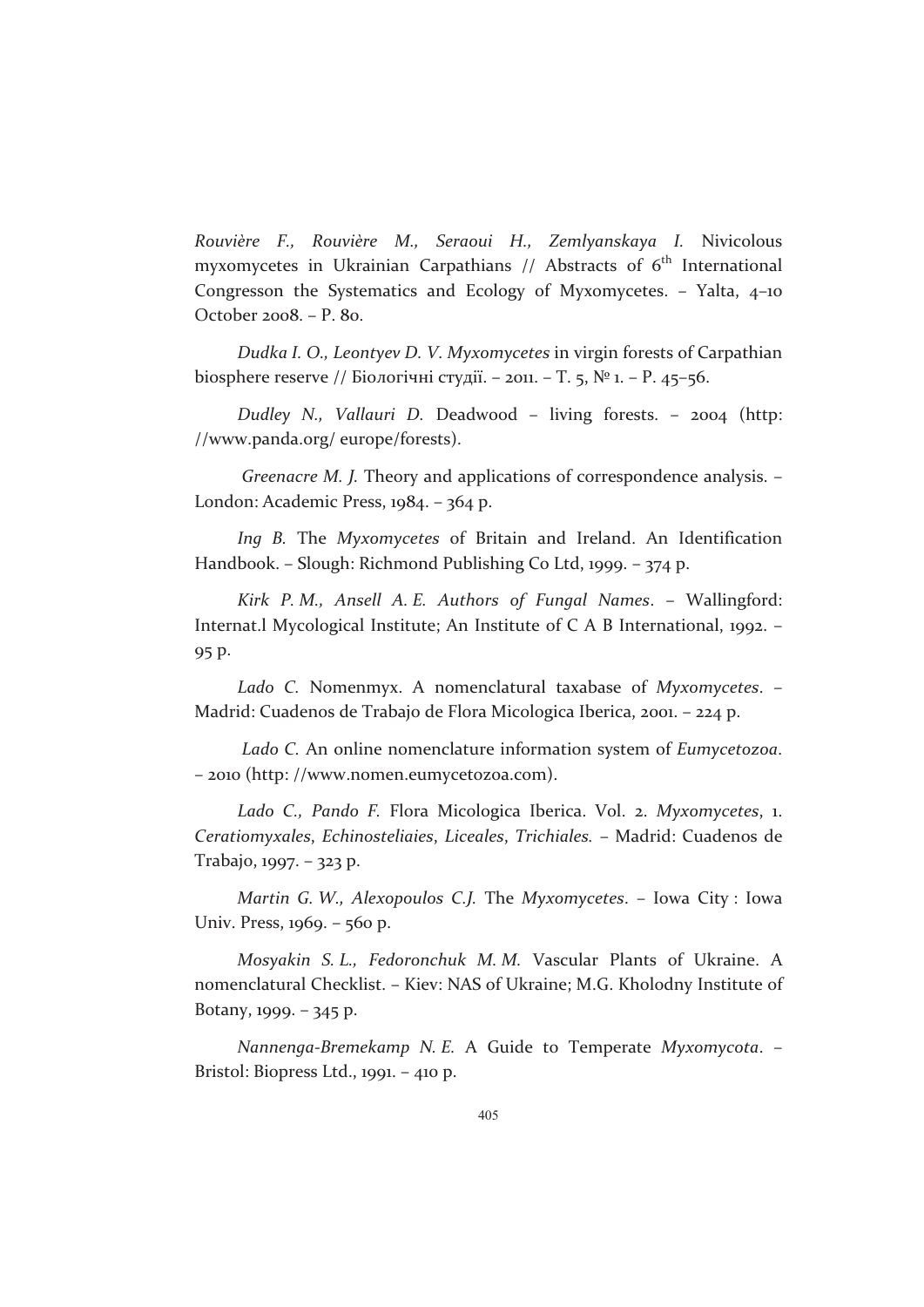Neubert H., Nowotny W., Baumann K. Myxomyceten Deutschlands und des angrenzenden Alpenraumes unter besonderer Berücksichtigung Osterreichs. Bd. 1. Ceratiomyxales, Echinosteliales, Liceales, Trichiales. – Gomaringen: Karlheinz Baumann Verlag, 1993. – 340 S.

Neubert H., Nowotny W., Baumann K. Myxomyceten Deutschlands und des angrenzenden Alpenraumes unter besonderer Berücksichtigung Österreichs. Bd. 2. *Physarales*. – Gomaringen: Karlheinz Baumann Verlag, 1995. – 365 S.

Neubert H., Nowotny W., Baumann K. Myxomyceten Deutschlands und des angrenzenden Alpenraumes unter besonderer Berücksichtigung Österreichs. Bd. 3. *Stemonitales.* – Gomaringen: Karlheinz Baumann Verlag, 2000. – 391 S.

*Poulain M., Meyer M., Bozonnet J.* Les- *Myxomycètes*.- Guide- de determination (Cles). 1 vol. – Delémont: Imprime en Suisse, par l'imprimerie Pressor, FMBDS (Federation mycologique et Dauphine-Savoie), 2011. – 568 p.

Poulain M., Meyer M., Bozonnet J. Les Myxomycètes. Planches (Atlas). 2 vol. – Delémont: Imprime en Suisse, par l'imprimerie Pressor, FMBDS (Federation mycologique et Dauphine-Savoie), 2011. – 544 p.

Schnittler M., Mitchell D. Species diversity in myxomycetes based on the morphological species concept – a critical examination // *Stapfia*. – 2000.  $-$  Nº 73. – P. 55–63.

Sneath P. H. A., Sokal R. R. Numeric taxonomy: the principles and practice of numerical classification. – W.H. Freeman: San Francisco, 1973. – 573 p.

Stephenson S.L. Distribution and ecology of myxomycetes in temperate forests. I. Patterns of occurrence in the upland forests of southwestern Virginia // *Canad. J. Bot.* – 1988. – Vol. 66. – P. 2187–2207.

Stephenson *S. L.* Distribution and ecology of myxomycetes in temperate forests. II. Patterns of occurrence on bark surface of living trees, leaf litter and dung // Mycologia. - 1989. - Vol. 81. - P. 608-621.

Stephenson S.L., Stempen H. Myxomycetes: A Handbook of Slime Molds. – Portland, Oregon: Timber Press, 1994. – 183 p.